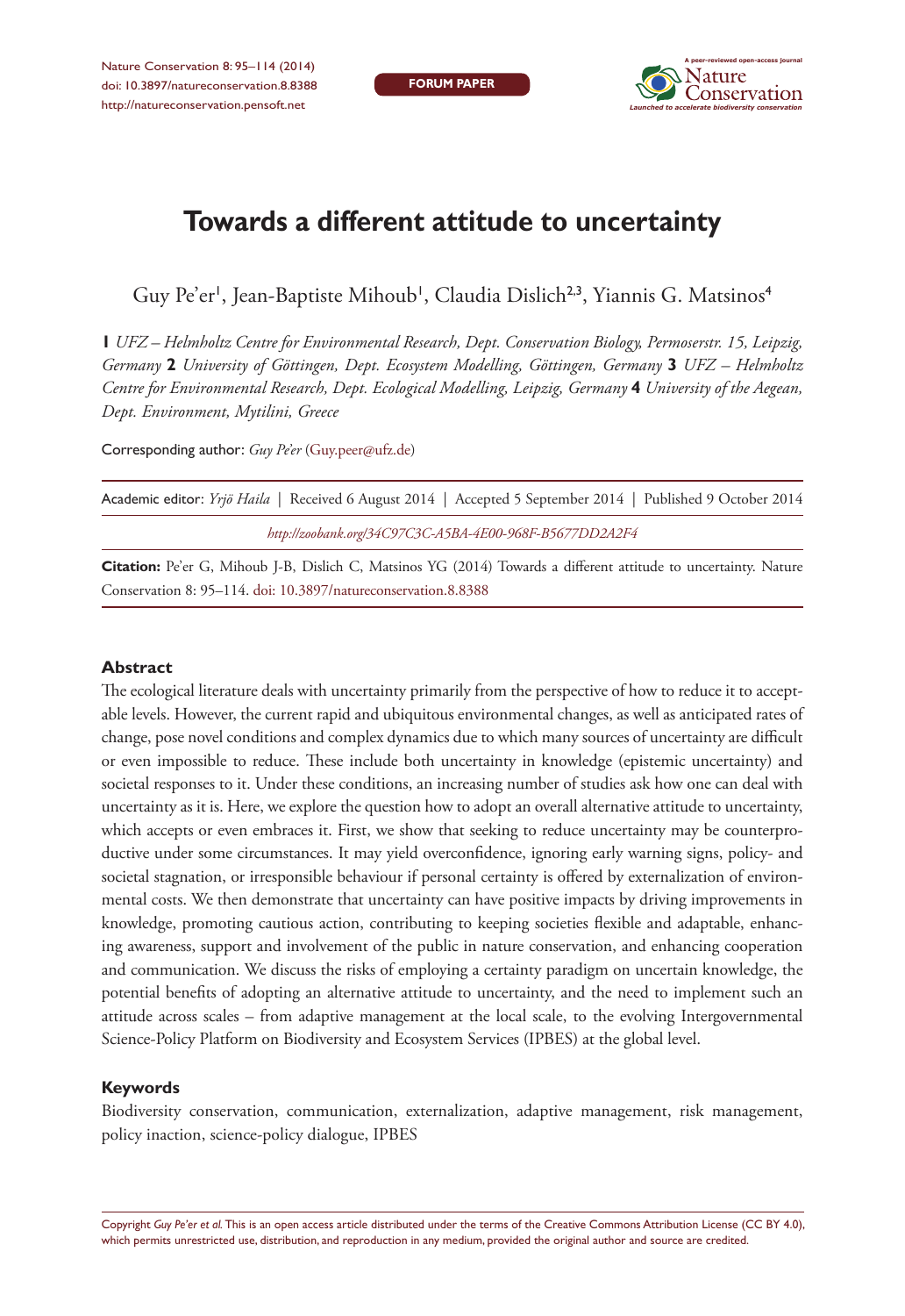# **Introduction**

The rapid growth in human population, combined with a steep increase in resourceand energy-demands, exert unprecedented pressures on Earth's natural resources (Rockstrom et al. 2009). Natural and semi-natural habitats continue being rapidly converted or degraded in response to humanity's growing needs. These rapid changes raise uncertainties about the future of biodiversity, ecosystem functioning and services. Additional sources of uncertainty emerge from rapid social, economic, political, and technological changes (to name just a few). The conservation of biodiversity is thus subject to an exceptional range of challenges and sources of uncertainty.

The topic of uncertainty in biodiversity research and conservation practice has traditionally focused on the realms of knowledge, also referred to as epistemic uncertainty (Regan et al. 2002). The literature often focuses on three main origins of such uncertainty: i) data, ii) models and iii) predictions - as well as their propagation along the scientific process (e.g. Regan et al. 2002; Burgman et al. 2005; Sutherland 2006; McDonald-Madden et al. 2010; Conroy et al. 2011; Polasky et al. 2011; Beale and Lennon 2012; Evans 2012). Important distinctions were made between imperfect knowledge (Funtowicz and Ravetz 1991) and inherent, or ontological uncertainty, due to stochasticity or randomness (Regan et al. 2002; Evans 2012; Haila and Henle 2014). Yet, the literature is very limited in consideration of other sources of uncertainty (Funtowicz and Ravetz 1991; Regan et al. 2002; Smith 2007; Mitchell 2009; Haila and Henle 2014). Particularly, sources of uncertainty pertaining to the "societal sphere" (as opposed to the "knowledge sphere") have received little attention. They emerge as soon as knowledge has to be transferred, translated, shared, and implemented in the decisionmaking process (Ibisch et al. 2012). For instance, linguistic uncertainty emerging from vagueness and ambiguity can add confusion independently of epistemic uncertainty (Regan et al. 2002). Additionally, uncertainty may originate from societal response, ranging from social vindication to public consent, scepticism, or rejection.

It is important to realize that all dimensions of uncertainty strongly interact: subjective judgements surrounding the knowledge sphere are shaped by uncertainty levels belonging to cognitive processes (i.e. pre-conceptual (data), conceptual (proxy) or symbolic levels (concepts) (Gärdenfors 2004; Haila and Henle 2014)). Ultimately, uncertainty arising from the societal context affects decision-making (Marzetti and Scazzieri 2011), and human preferences or fickleness create complex feedbacks among the components of socio-ecological systems (Levin 1999; Francis and Goodman 2010).

Traditional approaches focusing mostly on reducing (epistemic) uncertainty, e.g. through narrowing it within frequencies and quantity intervals or gathering further evidence, are likely to be insufficient (Sutherland 2006; Conroy et al. 2011; Evans 2012). Besides, some aspects of uncertainty remain intrinsically irreducible (e.g. "unknowables"; Ibisch et al. 2012). Discussions conducted within two workshops on the topic of uncertainty in biodiversity conservation, held in November and December 2011 in Leipzig, Germany, identified three alternative approaches to dealing with uncertainty: reducing it, accepting it, or embracing it (Haila et al. 2014). In accordance with these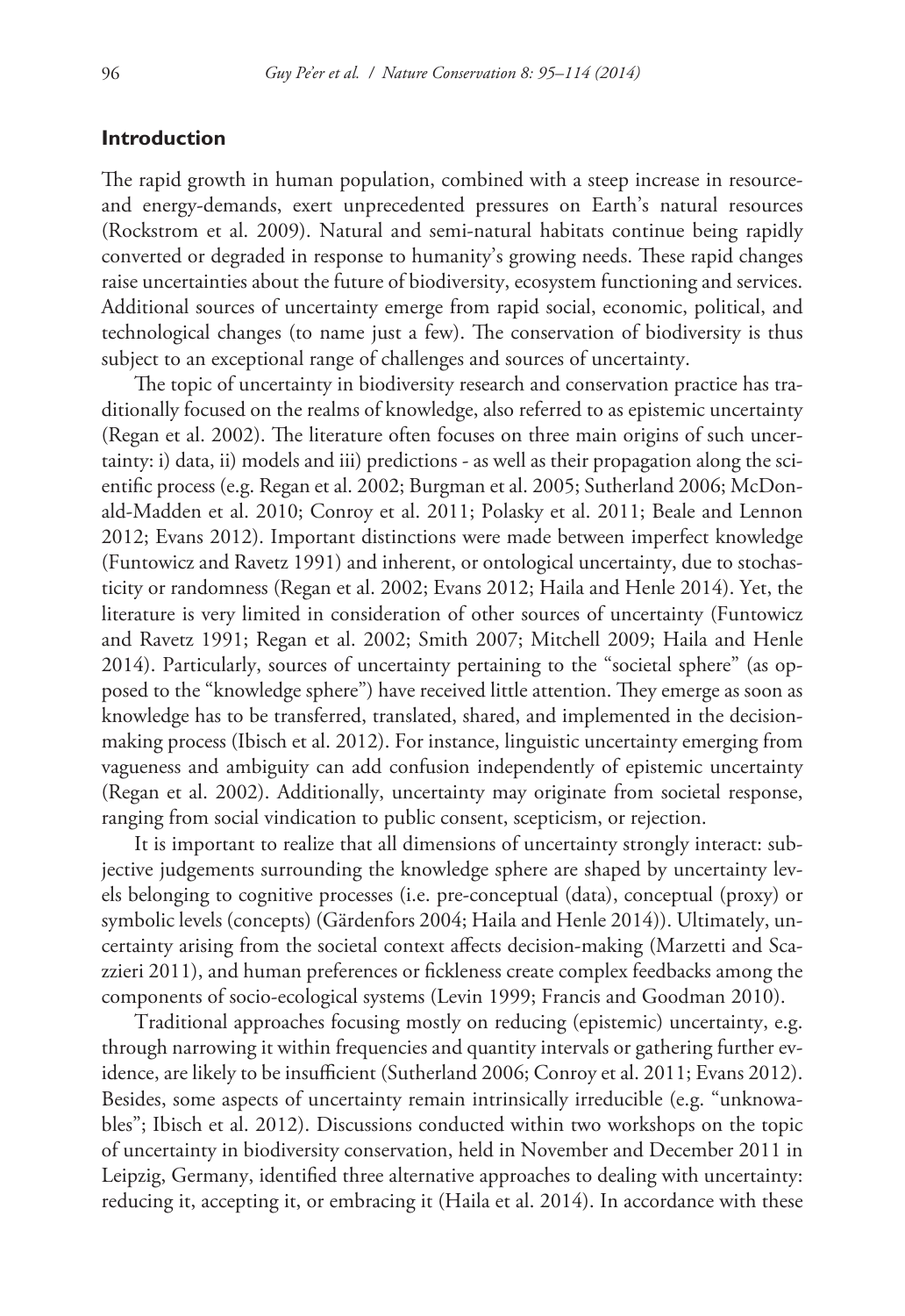discussions, here we seek to explore how accepting and embracing uncertainty can promote progress in biodiversity research and conservation practice. While some recent studies addressing uncertainty in ecology have called for accepting the limits of knowledge and the realms of non-knowledge (Beale and Lennon 2012; Ibisch et al. 2012), this paper attempts to break the unspoken assumption that "certainty is good" while "uncertainty is bad". To this end, we first illustrate cases where seeking certainty may have undesired effects. We then exemplify circumstances where uncertainty, or the attitude to it, can yield positive outcomes. Our subjectively collected examples do not attempt to provide a comprehensive coverage of the literature, but rather aim to facilitate a constructive discussion toward a new and more flexible attitude toward uncertainty. Not all examples come from the biodiversity conservation realm, but we believe that all of them have relevant implications for this field.

### **Perverse effects of seeking certainty**

A main problem with uncertainty may be the exaggerated pursuit of certainty. Seeking certainty can pervade knowledge gathering and use, potentially leading to overconfidence, ignoring the uncertain, stagnation or inaction while awaiting stronger evidence and irresponsible behaviours originating from the seeming certainty offered by externalizing the environmental consequences of our actions. In the following, we elaborate on each of these circumstances.

# **Overconfidence**

Overconfidence can be defined as using incomplete knowledge as if it was absolute truth. To exemplify how overconfidence relates to uncertainty, we focus on the use of simplified metrics (e.g. threshold values) for ensuring species' viability under anthropogenic pressure, or maintaining the sustainability of utilized natural resources. Identifying such thresholds is achived through a long cognitive process of simplification, including the use of models. For instance, Population Viability Analyses (PVAs) are commonly used to identify critical thresholds below which populations would collapse. PVAs employ models ranging from simple mathematical or statistical formulations, to complex, parameter-rich, individual-based models. Model outputs are then aggregated to deliver understandable and digestible (but decisive) information for decision makers, while often evicting the communication of model details, assumptions, limitations, and associated uncertainties. Policy-makers may continue the chain of simplification, e.g. by utilizing even simpler measures as elaborated below.

A first example is the concept of Minimum Viable Population size (MVP) under which populations are assumed to be non-viable. Factors affecting this value for a given species include taxonomy, life history or environmental conditions (Flather et al. 2011), yet the demand for simple rules of thumb have led some ecologists to propose that popu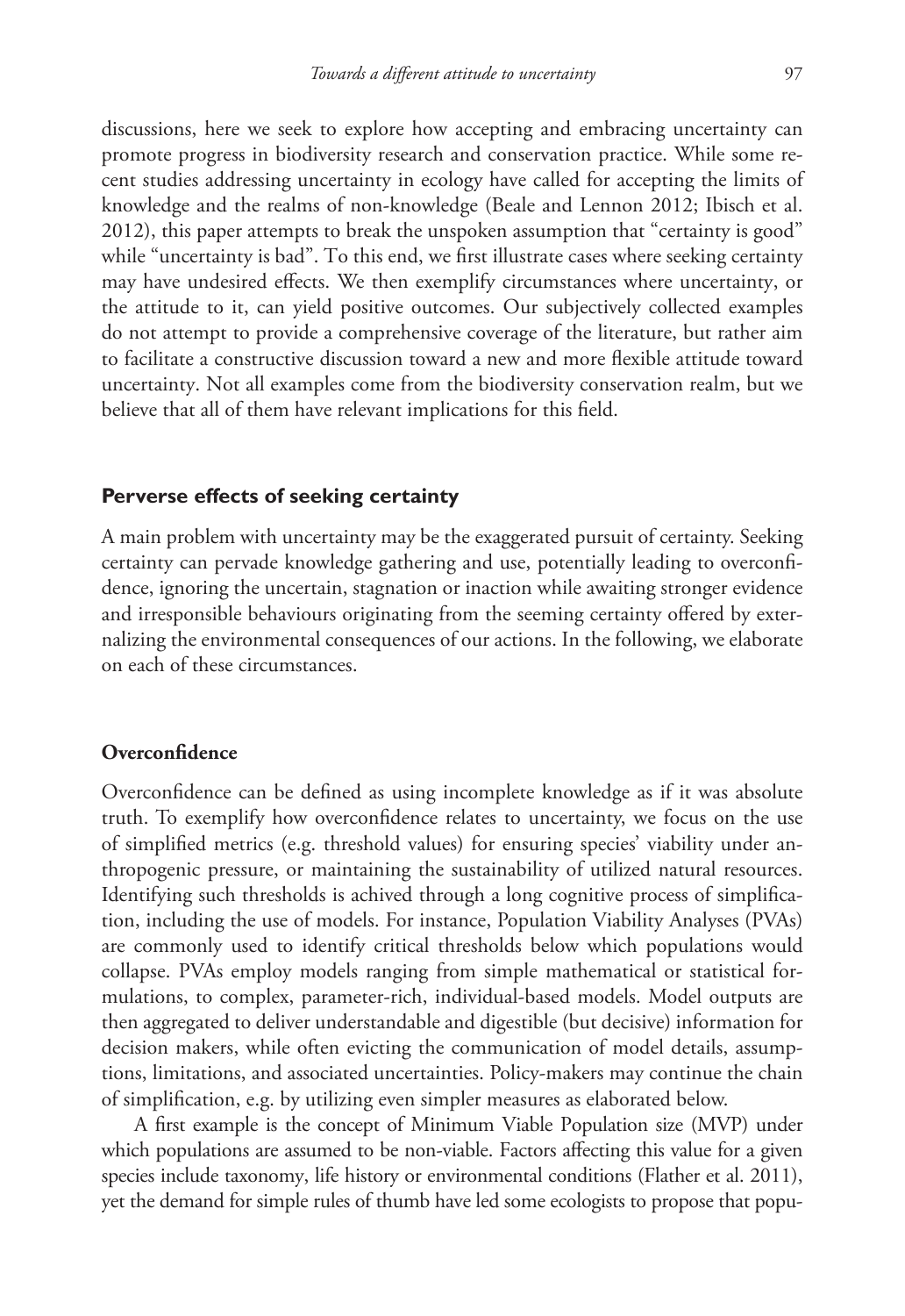lations (of any species) "require sizes to be at least 5000 adult individuals" (Traill et al. 2007). The use of such 'magic numbers' can be misleading or even wrong (Flather et al. 2011). Another important metric is the Minimum Area Requirement (MAR), defining the minimum habitat area for a viable population. While offering policy-relevant information, especially for spatial planning, it is notable that alternative scenarios, explored within a given study, may offer MAR values differing by as much as two orders of magnitude for the same species and site (Pe'er et al. 2014b). Under such uncertainty, the MAR values finally communicated to stakeholders may reflect primarily subjective decisions.

The third example is the Maximum Sustainable Yield (MSY), which defines the largest yield (or catch) that can be removed from a stock over an indefinite period without causing a population or species' collapse (UN 1997). MSY thresholds have been long criticised for being over-simplistic (Larkin 1977), especially in the fisheries context (Quaas et al. 2013). Yet for policy-support, even simpler metrics are used that focus merely on quotas, such as Individual Fishing Quotas (IFQs) or (trophy) hunting quotas. The application of these metrics is are known ti support overfishing, driving declines in population sizes and biomass, as well as evolutionary changes in harvested species (e.g. Coltman et al. 2003; Ernande et al. 2004; Palazy et al. 2011). Overfishing further leads to marine biodiversity declines (Ye et al. 2013) and potentially even ecosystem collapses (Richardson et al. 2009). Nonetheless, these metrics remain the general norm in hunting and fisheries' policies.

These examples illustrate widely used practices in biodiversity management, where trying to reduce uncertainty can generate overconfidence or misguidance. Simple and clear metrics might ease communication between scientists and decision-makers, but can lure judgement if inadequately designed or lacking sufficient information on wildlife populations (Flather et al. 2011). At times, these values reflect nothing but guesswork (Lindsey et al 2007). In addition, a range of uncertainties remain poorly considered or communicated (Pe'er et al. 2014b). Communicated values and confidence intervals are subject to judgment interpretation, often dictated by societal aspects: thresholds that are over-restrictive may be rejected by civil society or policymakers (Pe'er et al. 2014b), promote misreporting and thereby enhance uncertainty with respect to population status (Quaas et al. 2013), or are simply posing goals that are too challenging to meet (e.g. Palazy et al. 2011; Quaas et al. 2013). These examples therefore demonstrate the perverse outcomes of a demand on scientists to support policy by maximising the (seeming) certainty with respect to the recommendations provided to policymakers. This attitude dictates the use of over-simplified thresholds, offering overconfidence rather than a true characterisation of ecological knowledge and its limits.

#### **Ignoring the uncertain**

Seeking certainty at all costs can hinder knowledge seeking and distort its interpretation, thereby slowing down the learning process. It remains an implicit goal of scientific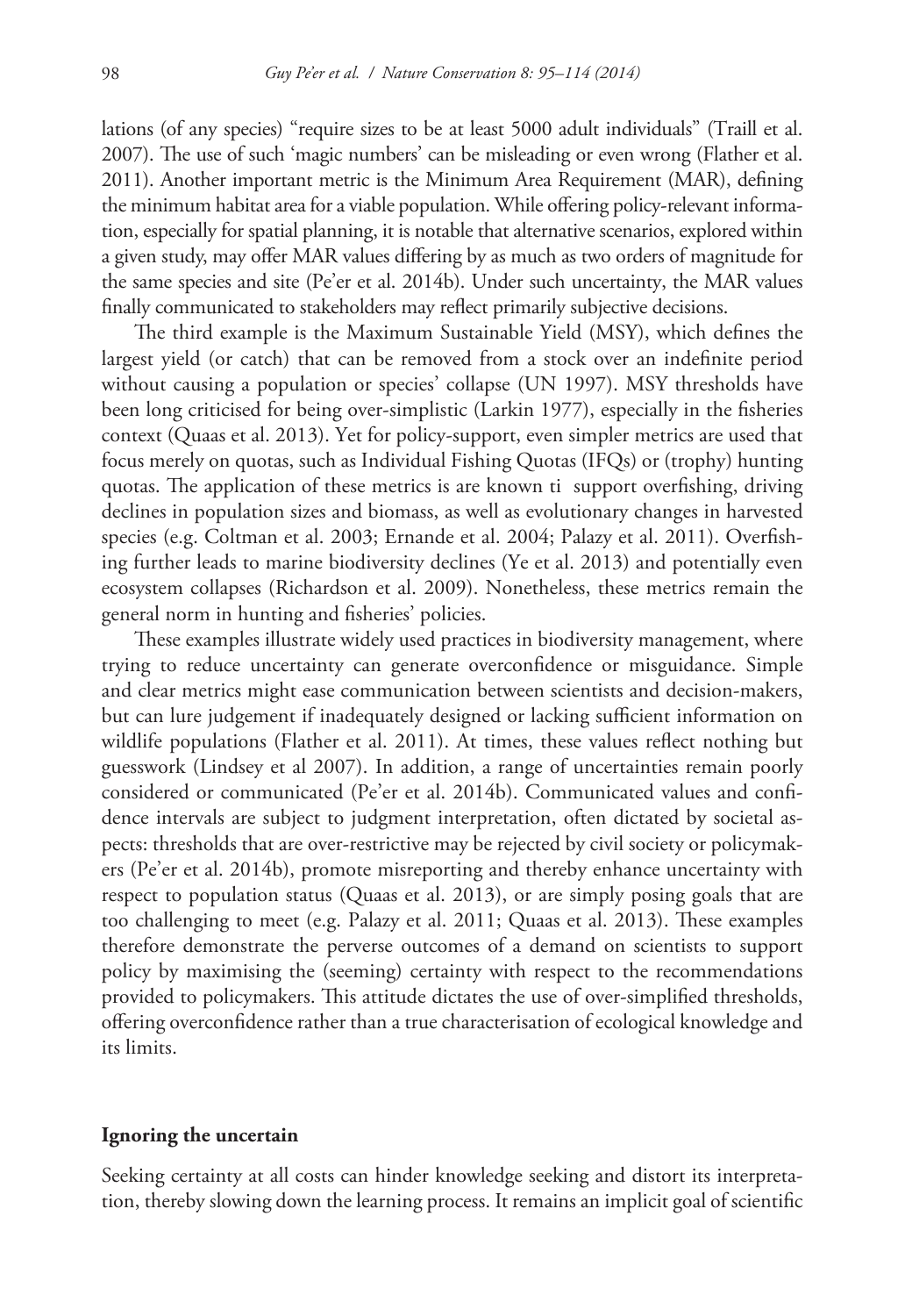research to obtain 'perfect knowledge' of Earth's systems. To reach this goal, scientists simplify, transform, and aggregate evidence to identify and understand patterns and their underlying processes. Yet in the quest for understanding general patterns, the importance of outliers is often underestimated (Ibisch et al. 2012). Rare and extreme events may be exceptionally meaningful in revealing the capacities that individuals, species or ecosystems may exhibit. They are known to shape species distribution ranges and range shifts, as these are largely determined by rare long-distance dispersal events. Likewise, rapid evolutionary changes are proposed to occur during rare and rapid branching speciation events, known as "punctuated equilibrium" in evolutionary ecology (Gould and Eldredge 1993). However, because rare events are difficult to measure and analyse statistically, they remain under-explored. For instance, while PVAs frequently indicate that catastrophes and environmental stochasticity exert strong effects on simulation outcomes, a recent review could not detect an increase over time in the proportion of studies examining their effects, or the number of studies incorporating several concomitant sources of stochasticity (Pe'er et al. 2013a). PVAs therefore continue under-exploring, and likely underestimating, the impacts of rare, extreme or complex events.

Disregarding the unexpected can lead to 'black swan' situations where events that were considered highly improbable and irrelevant turn out to be both real and incurring significant impacts (Taleb 2008). In ecology, the risk of black swans emerges from the vast range of environmental processes that are either non-linear or complex, such as feedback loops leading to tipping-points (Richardson et al. 2009; Lenton 2011), extinction debt (Tilman et al. 1994) followed by a spiral of ecosystem impoverishment (Carpenter et al. 2006) or vortex of extinction (Gilpin and Soulé 1986). It is true that such processes remain difficult to analyse with current decision-making tools (Polasky et al. 2011), but compulsively targeting perfect knowledge may lead to neglecting critical evidence (Evans 2012), ignoring early warning signs, or underestimating the potential effects of such incidences (Ibisch et al. 2012). Such an attitude can further weaken the ability to reconsider current understanding, and can paradoxically support the preservation of imperfect knowledge.

#### **Awaiting certainty as a driver of stagnation**

Seeking complete certainty may delay action until strong(er) evidence can be obtained. In the meantime, however, habitat loss, fragmentation and degradation, as well as climate change, continue unabated. A prominent example of societal demand for greater certainty, accompanied by inaction, is represented by the debate over climate change, and the work of the Intergovernmental Panel on Climate Change (IPCC). Discussions over the last decades revolve primarily around two core questions: whether climate change is occurring (including speed and severity), and whether it is caused, or significantly facilitated, by anthropogenic factors such as greenhouse gas emissions (IPCC 2013). While there is by now general acceptance that global warming is taking place,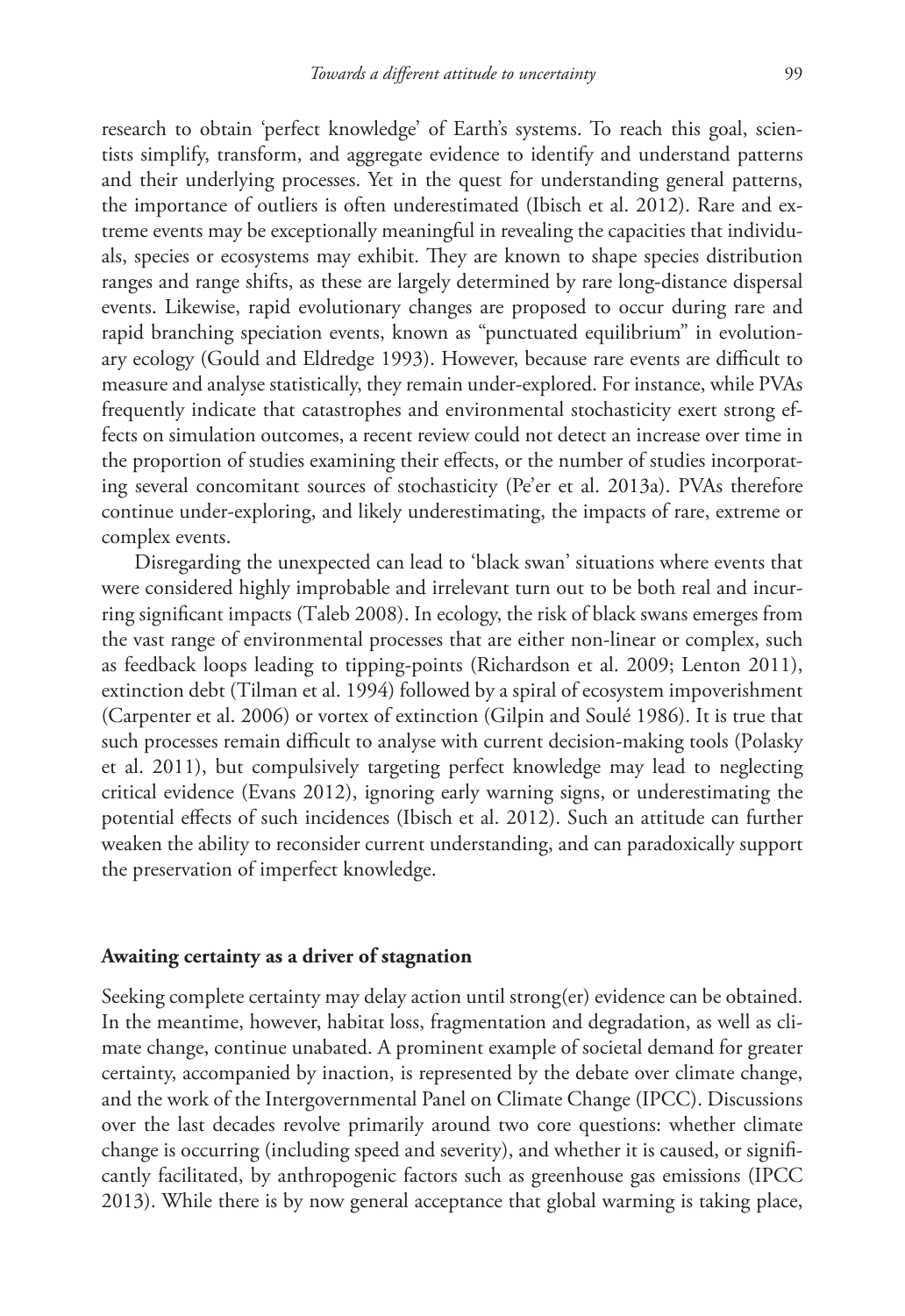the exact contribution of humans remains under debate. Combined with uncertainties around questions of governance and best actions – namely, who should do what (e.g. Ackerman and Finlayson 2006; Bosetti et al. 2009), societies and policymakers show great resistance to take an action. The Costs of Policy Inaction (COPI; Bakkes et al. 2007), however, is likely to increase over time.

While biodiversity is affected by various forms of policy inaction in the climate change context (IPCC 2002), an example for policy stagnation with more direct relevance to biodiversity loss is the recent reform of the Common Agricultural Policy (CAP) in the European Union. Following a complex negotiation process (Rutz et al. 2013), the CAP reform failed to offer effective measures to halt ongoing declines in farmland biodiversity (Pe'er et al. 2014a). The link between agricultural intensification and biodiversity loss is well established (MA 2005; EEA 2010, 2013), and there is also growing evidence that the benefits accrued from maintaining biodiversity exceed the inclusive, long-term and larger-scale costs of losing biodiversity and ecosystem services (TEEB 2010). However, farmers and the food industry can see short-term, measurable economic gains from intensifying agricultural productivity, whereas the monetary and societal costs incurred by biodiversity loss and ecosystem degradation are complex, poorly quantified or even unquantifiable (Pe'er et al. 2014a). Consequently, arguments in favour of biodiversity conservation were either weakened by uncertainty, or put aside in face of a stronger focus on food security and food production. Retaining the CAP largely unchanged (see Rutz et al. 2013) therefore offers a good example where policy stagnation emerges, at least in part, from a societal attitude that puts higher weight on certain, short term benefits than on long-term benefits (or costs) that are associated with higher uncertainty.

A third example of how the quest for certainty can lead to stagnation is the "cautionary silence", where experts may avoid engaging in a science-policy dialogue out of the fear of making seemingly-uninformed statements (Pe'er et al. 2013b). In the case of the Norwegian Nature Index, it was paradoxically the experts "… working with the most accurate and precise population data [who] were also the ones most reluctant to use their presumably excellent expert knowledge to extrapolate beyond their observations" (Haila et al. 2014).

## **Personal certainty allows ignoring negative environmental effects**

Environmental externalities occur when an action produces environmental costs or benefits to a third party that was not involved in the action. Externalities can be spatial, affecting different locations or acting at a larger spatial scale; or temporal, i.e., acting at a different point in time and affecting, for instance, future generations. Prominent examples for negative externalities include air, water or soil pollution, which put a range of costs on humans and the environment, usually at larger scale than the actions of single individuals; or externalization of environmental costs to poorer societies (MA 2005).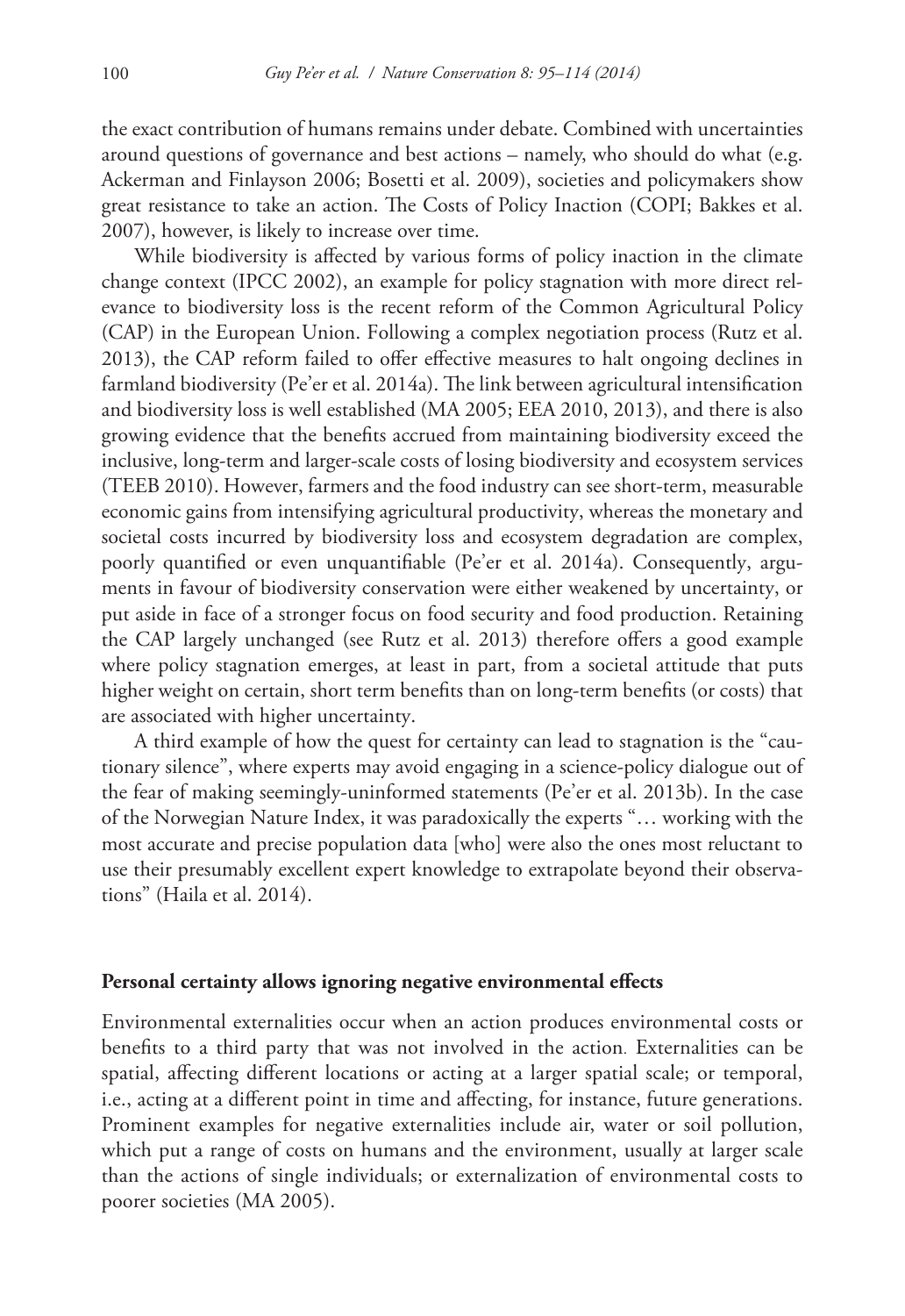In today's globalized world, where international trade chains often put large distances between production areas and consumers, environmental externalities often occur across continents (Lenzen et al. 2012). Displacement of land-use, where land-use changes emerge from consumption elsewhere, largely acts from high-income to lowincome countries while putting pressure on ecosystems in the latter (Weinzettel et al. 2012). Lenzen et al. (2012) estimated that 30% of red-listed species are threatened due to internationally traded commodities like coffee, tea, sugar, textiles or fish. One might argue that end-consumers may not be aware of the negative environmental consequences of their action, partly due to complex causal relationships (Hertwich 2012). However, it can also be asserted that consumers often act under the assumption of "personal certainty" regarding their own security. Globalization of markets and externalization of environmental costs render consumers, especially in high-income countries, immune to the (immediate) consequences of their consumption attitudes. Resource shortage or price fluctuations can be easily buffered at the consumer level by shifting markets, but can generate poverty or local food-scarcity at the area of production, often located in low-income countries. The certainty that one's actions will not expose oneself to environmental or societal costs, thereby promotes unsustainable or even irresponsible behaviours.

A local scale example in which personal security can lead to unsustainable behaviour is risk avoidance offered by insurance. In dryland pastoral systems, where environmental uncertainty is an inherent property of the ecosystem, farmers historically developed approaches such as mobility, reliance on social networks for building up herds after catastrophic events, and setting aside open grasslands as grazing reserves for emergency times (Müller et al. 2011). Apart from their usefulness to deal with uncertainty (with respect to income), these strategies often have positive ecological and social by-effects. Nowadays, farmers can reduce their risks by contracting insurances, which compensate them in the case of reduced rainfalls below a certain level. Reducing the economic risks, however, replaces the necessity for ecosystem-based buffers. This potentially leads to a modification in farmers' behaviour, up to abandoning traditional sustainable strategies such as the protection of parts of the pasture in rainy years to use it as a reserve for dry years (Müller et al. 2011).

These examples demonstrate that, across scales, seeming certainty offered by externalizing environmental costs may promote irresponsibility or unsustainable practices – thus laying the foundations of the tragedy of the commons (Hardin 1968, Ostrom 1999, 2009).

#### **Positive outcomes of uncertainty**

In the following sections we offer illustrative examples of circumstances where uncertainty, or the attitude to it, can yield positive outcomes: driving improvements in knowledge, promoting cautious actions, enhancing a more flexible and adaptive societal behaviour, raising public awareness and engagement in nature conservation, enhancing cooperation, and promoting communication.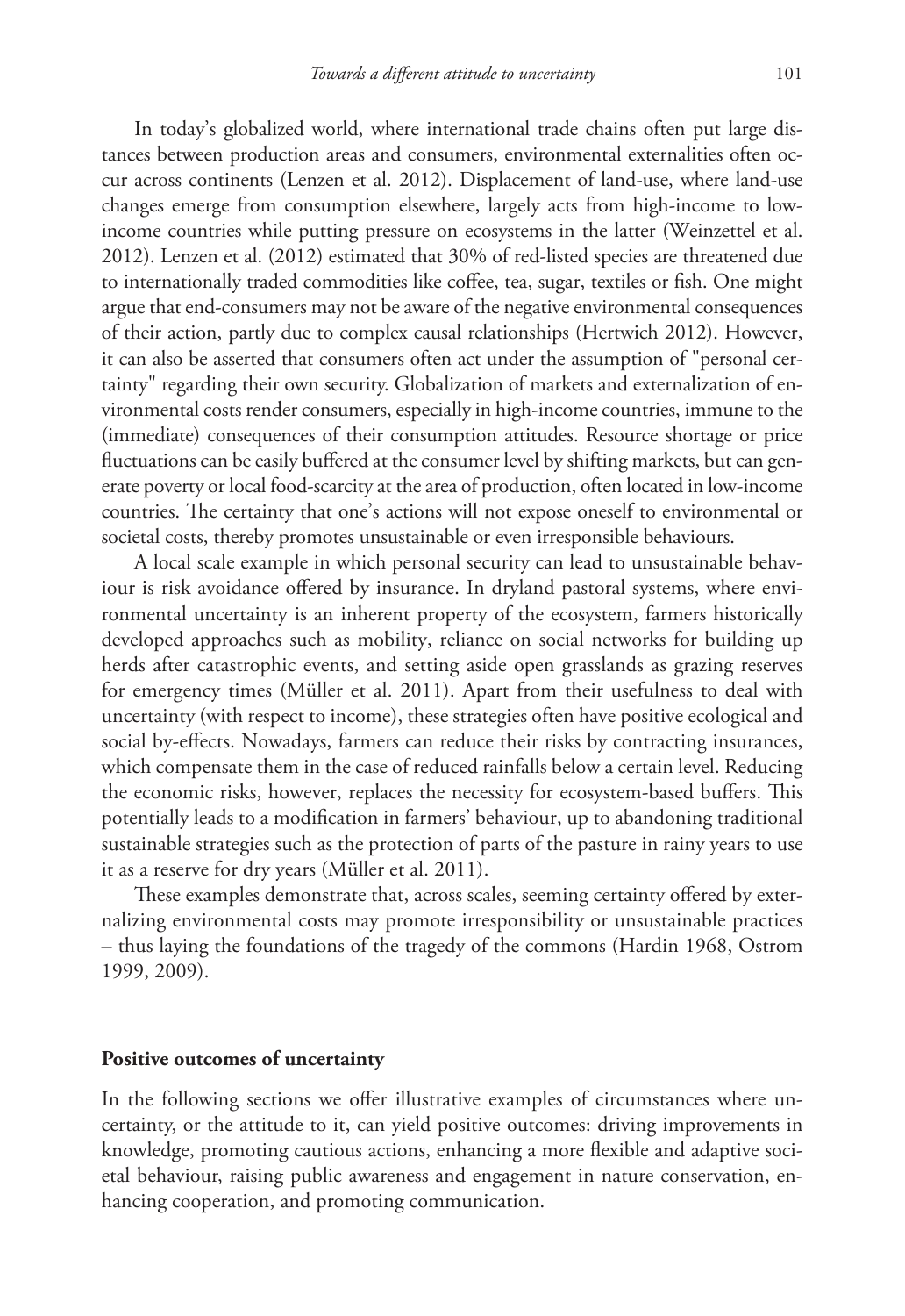### **Driver for improving knowledge**

Research is driven by the quest for improved understanding and certainty in knowledge. Yet one could also assert that science and scientists thrive on uncertainty: open questions make the world interesting and exciting, and motivate our quest for knowledge. Uncertainty not only guides the starting point of learning processes, but is also a key element at the closing of learning iterations. Descartes' "philosophy of the doubt", upon which science still greatly relies, does not build on removing uncertainty but rather on clearly identifying it en-route to so-called "perfect knowledge" (Descartes 1637). This entails identifying gaps, imprecision, inaccuracy, or any weakness associated with the process of understanding; excluding all questionable beliefs in the pursuit of scientific truth; and, at the end of any learning step, explicitly identifying and acknowledging the remaining uncertainty. Thereby, one obtains relevance and confidence in the outcomes of the scientific exploration, compared to leaving uncertainty inextricable.

#### **Promoting caution in action**

Uninformed decisions taken by policy-makers and decision-makers could result in long-term risks to humans, the environment, or both. Insufficient scientific evidence could, in such cases, promote cautious and responsible actions if a precautionary approach is taken (see also Haila et al. 2014). Specifically, the precautionary principle has the power to promote decisions on the basis of uncertainty itself: to this end, it is required to a) use currently available data, b) indicate uncertainty, c) identify potentially adverse effects and d) evaluate the potential consequences of inaction (EC 2000). The precautionary principle hence enables avoiding policy inaction when knowledge is insufficient. It explicitly adopts an attitude that accommodates uncertainty into decision making and "…enables rapid response in the face of a possible danger to human, animal or plant health…" (EC 2000). This principle is well established in the European Union's law, including the Habitats Directive, and was adopted by the Convention on Biological Diversity (CBD 2004). A particularly interesting examination of the precautionary principle in biodiversity conservation relates to ecological restoration: restored ecosystems might prevent or reduce the impacts of environmental catastrophes (Wiegleb et al. 2013). The precautionary principle hence demonstrates that an alternative attitude to uncertainty can promote both reactive and proactive conservation actions.

#### **Promoting societal flexibility, responsiveness and adaptability**

Social acceptance of unknowns may allow societies to stay attentive to early warning signs, and maintain sufficient conceptual and practical flexibility for an effective re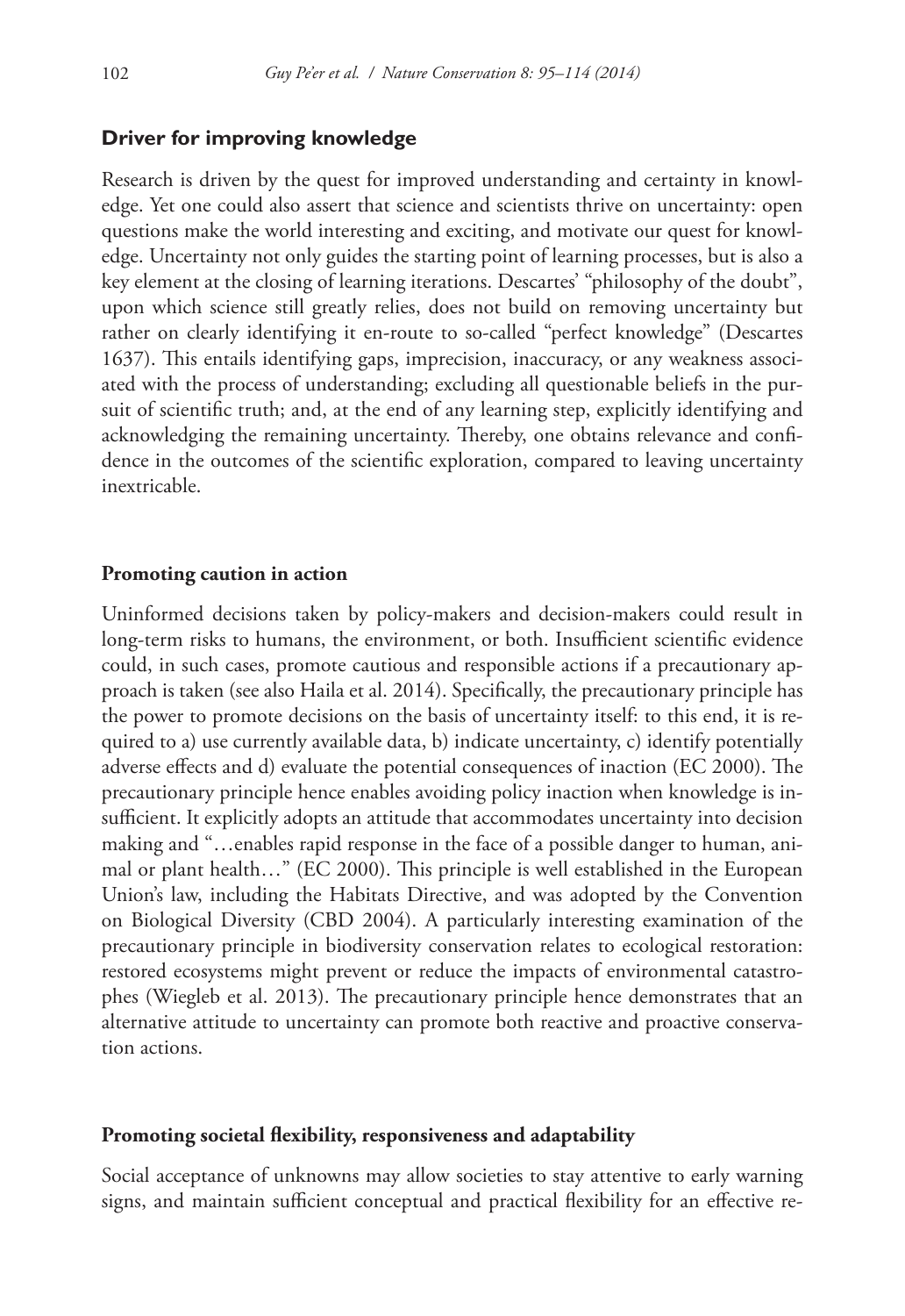sponse. It may reduce the risks of disregarding "black swans", as societies may be better prepared to accept that the unexpected is likely to occur in a period of unforeseen, rapid changes. It may further allow quick adoption of alternative reaction paradigms, should current ones fail (Carpenter et al. 2006; Polasky et al. 2011). In conservation practice, an example of a more flexible decision-making process is the employment of adaptive management, defined as "an iterative decision-making process under uncertainty that is designed to learn and incorporate new information and thereby improve future decision-making" (Polasky et al. 2011). This approach views management decisions as experiments, whose impacts need to be tested, monitored and assessed within a "learning by doing" process (Keith et al. 2011; Westgate et al. 2013; Haila et al. 2014). Adaptive management can gain from embracing uncertainty, as this entails viewing learning in a positive light, and welcoming the opportunity to experiment.

### **Raising public awareness and engagement**

Uncertainty can be used to call for conservation actions, with direct benefits for species as well as promoting public awareness and engagement. Particularly, risks of species' extinction often confront scientists and practitioners with a conflict known as "Noah's Arch dilemma": which species should we save first? (Scott and Csuti 1997; Higgins et al. 2004; Perry 2010). Different conservation schools suggest we should maximise the number of species to be protected (Wilson et al. 2011), safeguard irreplaceable ecological functions (Perry 2010), or seek to maximise cost-effectiveness of conservation efforts in light of uncertainty (Salomon et al. 2013). By contrast, translocations, reintroductions and assisted colonisations of focal threatened species are characterised by high costs and low chances of success. Nonetheless, they receive strong societal support and substantial investments (Fischer and Lindenmayer 2000; Armstrong and Seddon 2008). Such efforts face various uncertainties, due to limited knowledge, high stochasticity, and little room for mistakes. One can justify such efforts by ethical arguments, the importance of specific cultural services provided by such species (Mech 1995) or their key contribution to the functioning of ecosystems. Yet note that the appeal of such actions lies especially in spectacular success stories, where species were rescued from extinction from just a few remaining individuals. Some prominent examples are the Arabian Oryx (Stanley-Price 1989), Californian condor (Walters et al. 2010), Przewalski horse (Boyd and Houpt 1994), wisent (Tudge 1992) and Persian Fellow deer (Bar-David et al. 2005).

The relation of such successes to uncertainty can be viewed in two ways. First, on the choice between uncertain chances to save a species versus high risk of extinction if no action is taken, the choice for uncertainty is a choice for hope. Secondly, the natural uncertainty around such emergency actions, and the ambition behind them, help raising public attention, awareness and engagement, and attracts important funding to nature conservation. Hence, uncertainty can be an important driver of action in situations where inaction could lead to irreversible, undesired losses.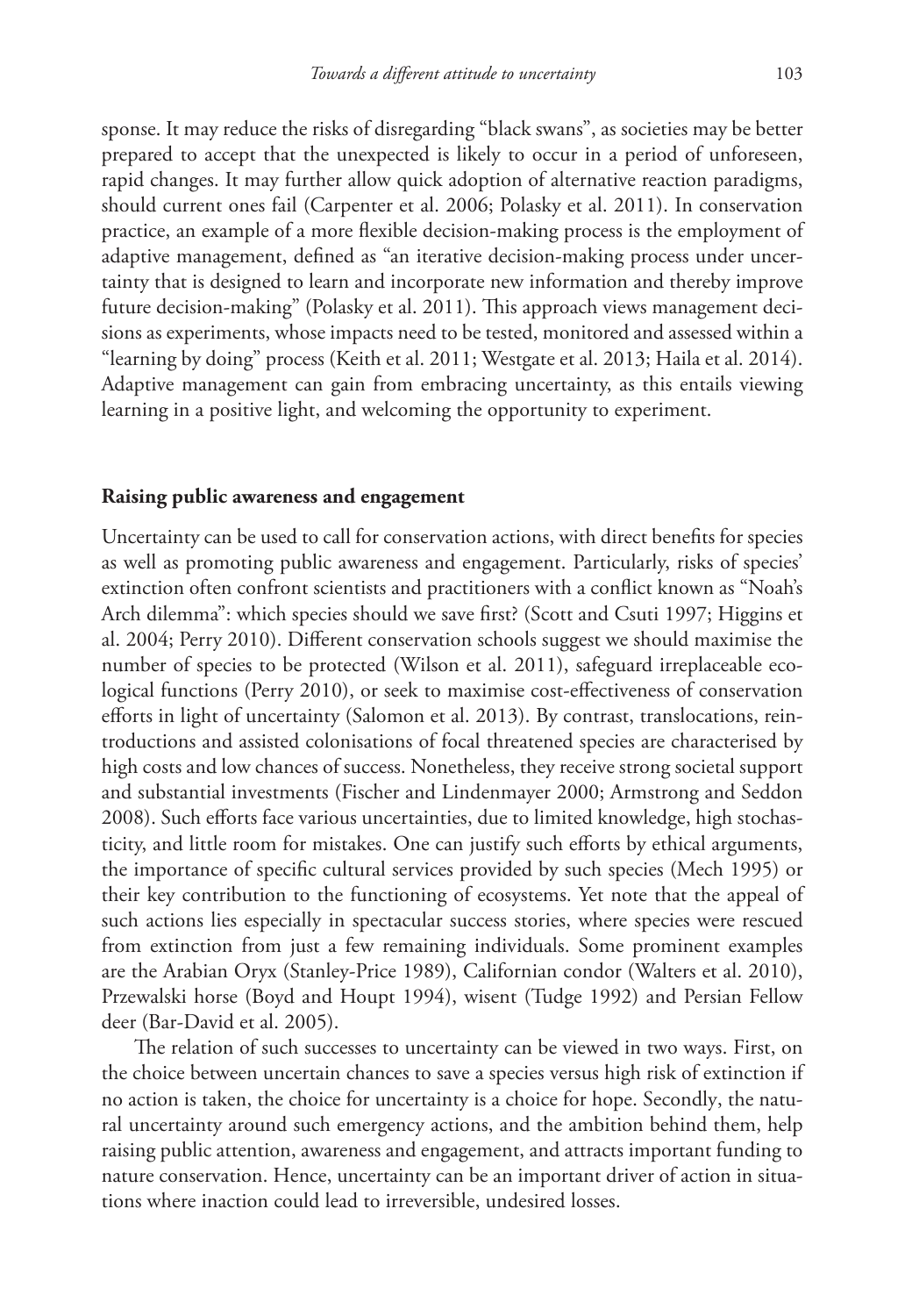# **A driver of cooperation**

Uncertainty can enhance, or even drive, cooperation among animals and humans alike. Theories on the evolution of sociality have long suggested that resource scarcity or unpredictability, or enhanced risks for individuals, can be key drivers toward cooperation (Cohen 1966; Lin and Michener 1972; Frank and Slatkin 1990; Jetz and Rubinstein 2011). While some recent studies demonstrated that resource scarcity or unpredictability (e.g. in relation to climate change) can enhance conflicts and violence among humans (Le Billon 2001; Hsiang et al. 2013), other, less prominent studies point out that resource variability can also promote cooperation (Bogale and Korf 2007; McAllister et al. 2011). An interesting example on the emergence of cooperation examined local versus large-scale social conflicts originating from heterogeneity in wealth and resources (Abou Chakra and Traulsen 2014). This study examined social dilemmas with tension between individual incentives to optimize personal gain versus social benefits. An additional cause of conflict was the uneven allocation of resources between rich and poor. Using a simulation model which assumes a collective-risk dilemma, Abou Chakra and Traulsen (2014) found that enhanced uncertainty may lead to increased cooperation where the rich assist the poor. However, the poor contributed only when early contributions were made by the rich players. This study therefore points out that uncertainty can indeed lead to cooperation, even at large scales, but this requires that relevant players acknowledge their responsibility for this to happen. This example warrants attention in the context of the global biodiversity crisis, because global hotspots of biodiversity and its loss are concentrated especially in low-income countries (Myers et al. 2000).

#### **Promoting communication and trust**

In the scientific world, explicit consideration of limitations promotes credibility when communicating knowledge. In the same way that a scientific paper gains credibility by explicitly discussing its limitations, scientists communicating their knowledge to the public are anticipated to exhibit honesty with respect to uncertainty. This is well exemplified through the "ClimateGate" event: internal discussions over uncertainty, which were not communicated transparently, have eased the case for those seeking to distrust the work of the IPCC (van der Sluijs et al. 2010; Ravetz 2011; Garud et al. 2014). Ravetz (2011) suggested three main take-home messages from this incident: "1) quantify uncertainty, 2) building scientific consensus […and retain] 3) openness about ignorance". Garud et al. (2014) suggested that the tension between "normal science" - as perceived by scientists - and "post-normal science" constellations, where high stakes meet high uncertainty, requires an alternative approach altogether. Accordingly, the fourth assessment of IPCC has indeed adopted a new approach to uncertainty, where comments are documented and dealt with in a completely transparent way (IPCC 2013).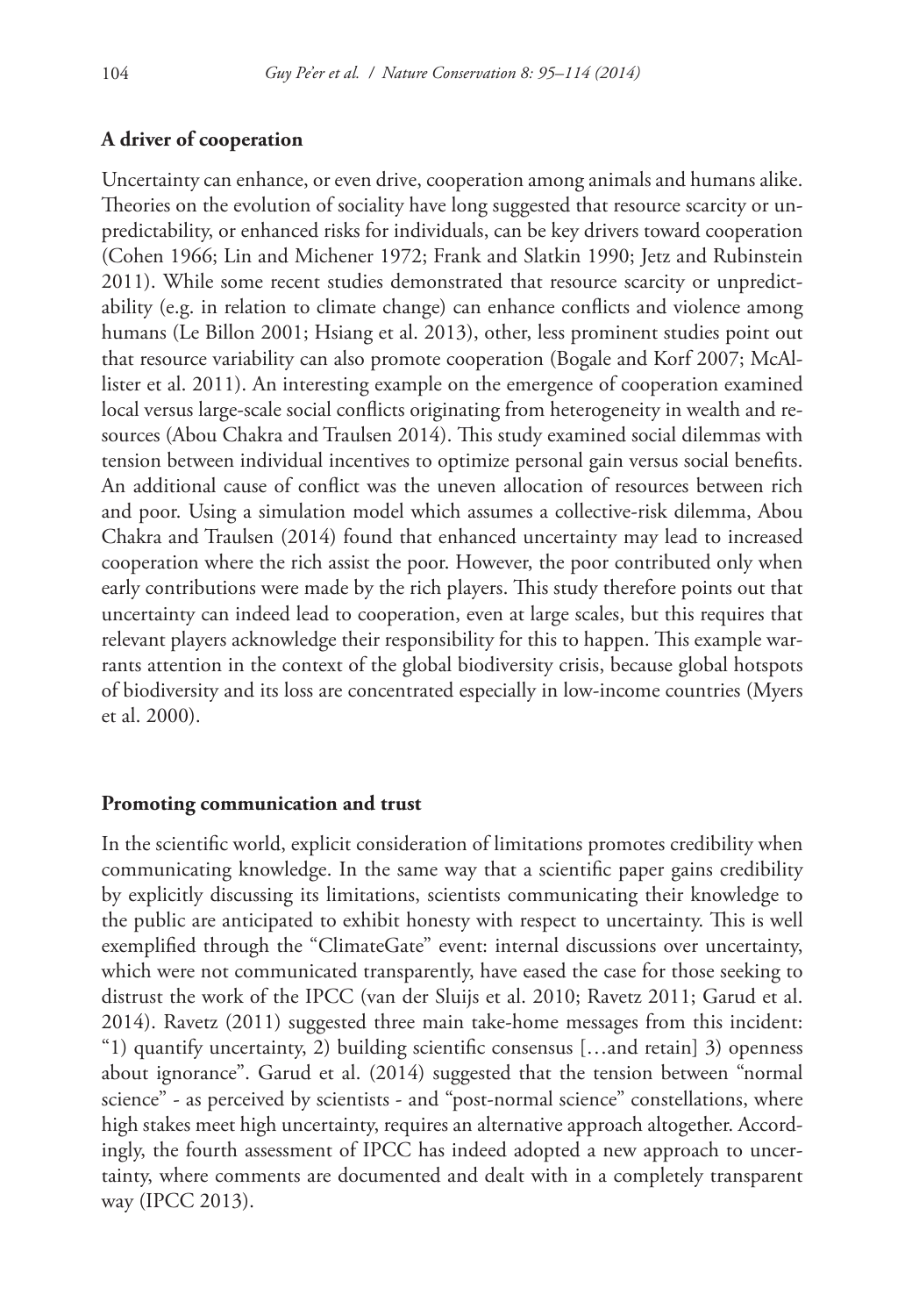# **Discussion**

Using some illustrative examples, we have shown that seeking to reduce uncertainty by all means can produce a range of adverse outcomes, including oversimplification and overconfidence, or policy stagnation due to awaiting greater certainty. On the other hand, accepting and embracing uncertainty can have positive impacts such as favouring cautionary actions, flexible solutions, greater cooperation and transparent communication.

As our focus is biodiversity conservation, many examples focus on conflicts between humans and nature, and involve uncertainties originating from the complexity of integrating the interests of multiple actors. While predictive ecology continues to evolve towards better understanding of such dynamic processes (Evans 2012), our understanding of socio-ecological systems is only starting to develop, and the field retains, and will likely continue retaining, large degrees of unpredictability (Walker and Salt 2006; Scheffer et al. 2009; Polasky et al. 2011).

A range of novel approaches can now integrate multiple sources of uncertainty, offering promising frameworks to aid policy-makers and practitioners in defining effective strategies and solutions under uncertainty. These include decision theory and scenario-planning (reviewed by Polasky et al. 2011; Grechi et al. 2014; Knights et al. 2014), as well as the approaches proposed within the realms of post-normal science (Ravetz 2004; Francis and Goodman 2010).

Notwithstanding, biodiversity research still focuses primarily on reducing Type 1 errors: failing to reject a wrong hypothesis (Schneider 2006). This entails a strong preference for reducing uncertainty. Decision makers, by contrast, are usually more concerned about committing Type 2 errors, namely, rejecting a correct hypothesis (Schneider 2006), probably because their governance responsibilities make them more prone to avoid taking decision only if risks might exceed acceptable thresholds. This creates a dichotomy where scientists may adopt a "precautionary silence" while awaiting better evidence, whereas policy-makers continue taking decisions within a "business as usual" framework. Such dynamics maintain or even increase the pressures on biodiversity. We therefore assert that the dominating certainty paradigm brings researchers, practitioners, decision-makers and the public alike to share the common assumption that ecological research can, and should, support policy by seeking to reduce uncertainty. Thereby, we maintain overconfidence and policy stagnation, discard of early-warning signs, or adopt irresponsible behaviours. We see this attitude as unnecessary because policymakers are surely aware of, and obviously accept, uncertainty in other fields. For example, economic decisions and negotiation processes not only incorporate and accept uncertainty, but often even maintain it deliberately in order to allow some freedom in interpretation or implementation. An alternative is therefore to enhance the acceptance, by all parties, that biodiversity research and conservation act largely in the realms of uncertainty. We do not perceive such an alternative attitude as a replacement to the quest for knowledge and certainty, but as an expansion of the range of potential responses to uncertain conditions.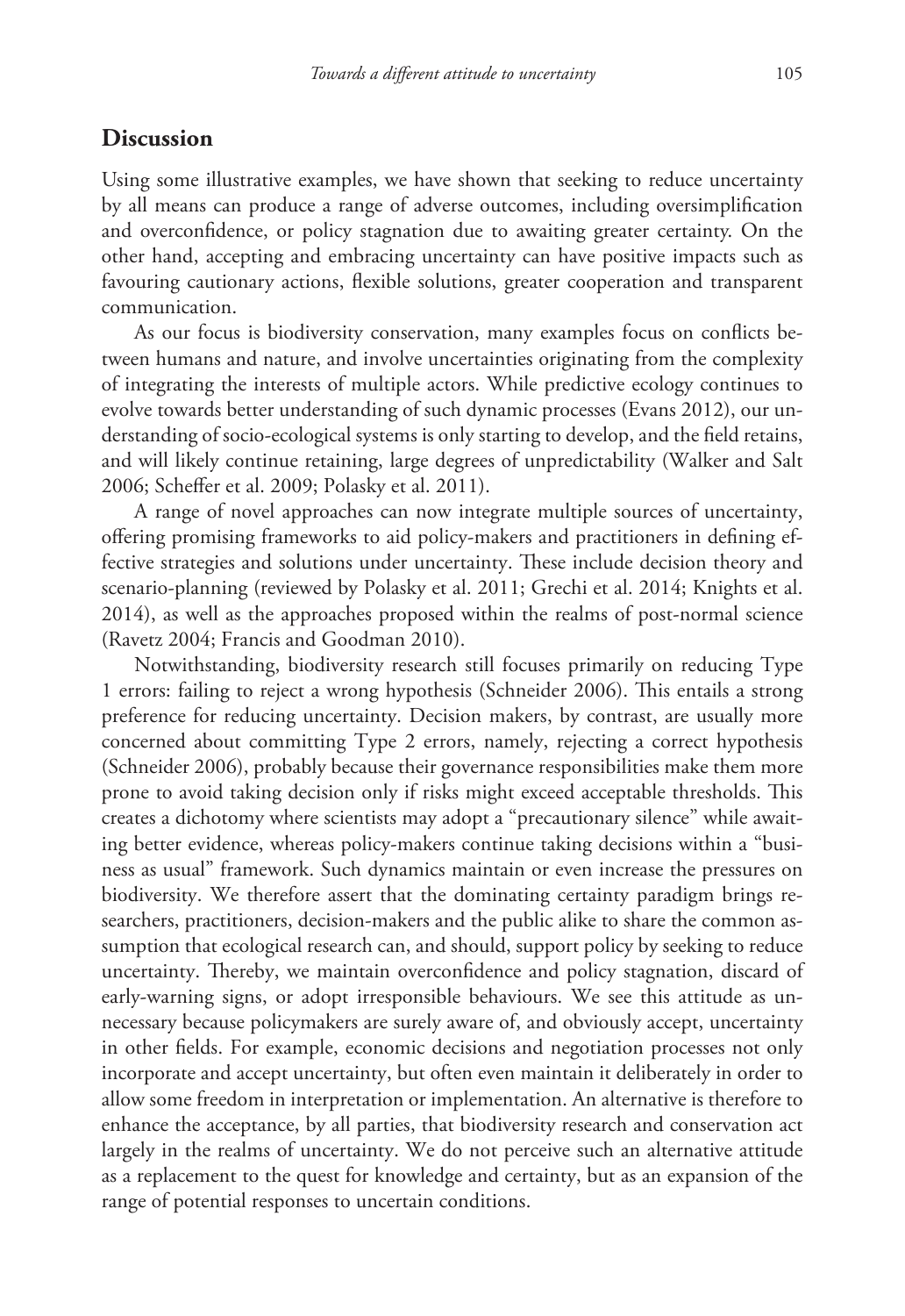#### **Implications across scales**

The need for a new attitude to uncertainty can be demonstrated across scales, from local to global. Locally, adaptive management is already mentioned by thousands of ecological studies, yet surprisingly few really adopt this principle, and even fewer can show documented successes (Westgate et al. 2013). Among the key reasons are insufficient monitoring, and insufficient addressing of social aspects (Westgate et al. 2013). These challenges indicate that, for adaptive management to become successful, a change in attitude to uncertainty is needed among all parties.

At larger scales, the precautionary principle has only rarely been successfully applied in biodiversity conservation, partly due to the lack of sufficient guidance to move from awareness to implementation (Tisdell 2011; Kanongdate et al. 2012; Rayfuse 2012). Greater acceptance of uncertainty and its implications would likely reduce the risk of societal resistance if the principle is used.

Global efforts to understand and address the biodiversity crisis, especially through the evolving Intergovernmental Science-Policy Platform on Biodiversity and Ecosystem Services (IPBES), need to tackle key questions on how to scale up ecological processes, pressures and solutions from local to global. Scaling up, however, entails propagation of uncertainty. Standing issues include the relationship between biodiversity and ecosystem services (Balvanera et al. 2014); the multitude of drivers acting across scales (MA 2005; Tzanopoulos et al. 2013); complex production-consumption chains (Hertwich 2012; Lenzen et al. 2012); and rapid political and socioeconomic changes, within which responsibilities need to be identified and decisions made. How IPBES will accommodate uncertainty in its decision making processes, thus remains an open and important question to resolve (Koetz et al. 2012; Pe'er et al. 2013b; Balvanera et al. 2014).

Developing an alternative attitude to uncertainty could start among scientists, acknowledging and communicating that the field of biodiversity research largely lies in the realms of uncertainty and therefore the demand for high confidence cannot always be fulfilled. Yet the fix of environmental decision-making on confidence intervals and significance levels, cannot be broken by scientists alone: it requires that stakeholders learn to accept a diversity of knowledge and non-knowledge inputs into the science-policy and science-society dialogue. In the process, the nature of the dialogue itself may change.

#### **A cautionary point**

While the main goal of this paper is to promote a broader range of attitudes to uncertainty, we do not wish to suggest that uncertainty should be always perceived as positive or welcome. There are numerous cases where uncertainty is clearly undesired, both in terms of associated risks and negative societal responses to it. A particular reason for caution should be given to circumstances where stakeholders or parties benefit from uncertainty or use it to achieve own goals. While in biodiversity conservation research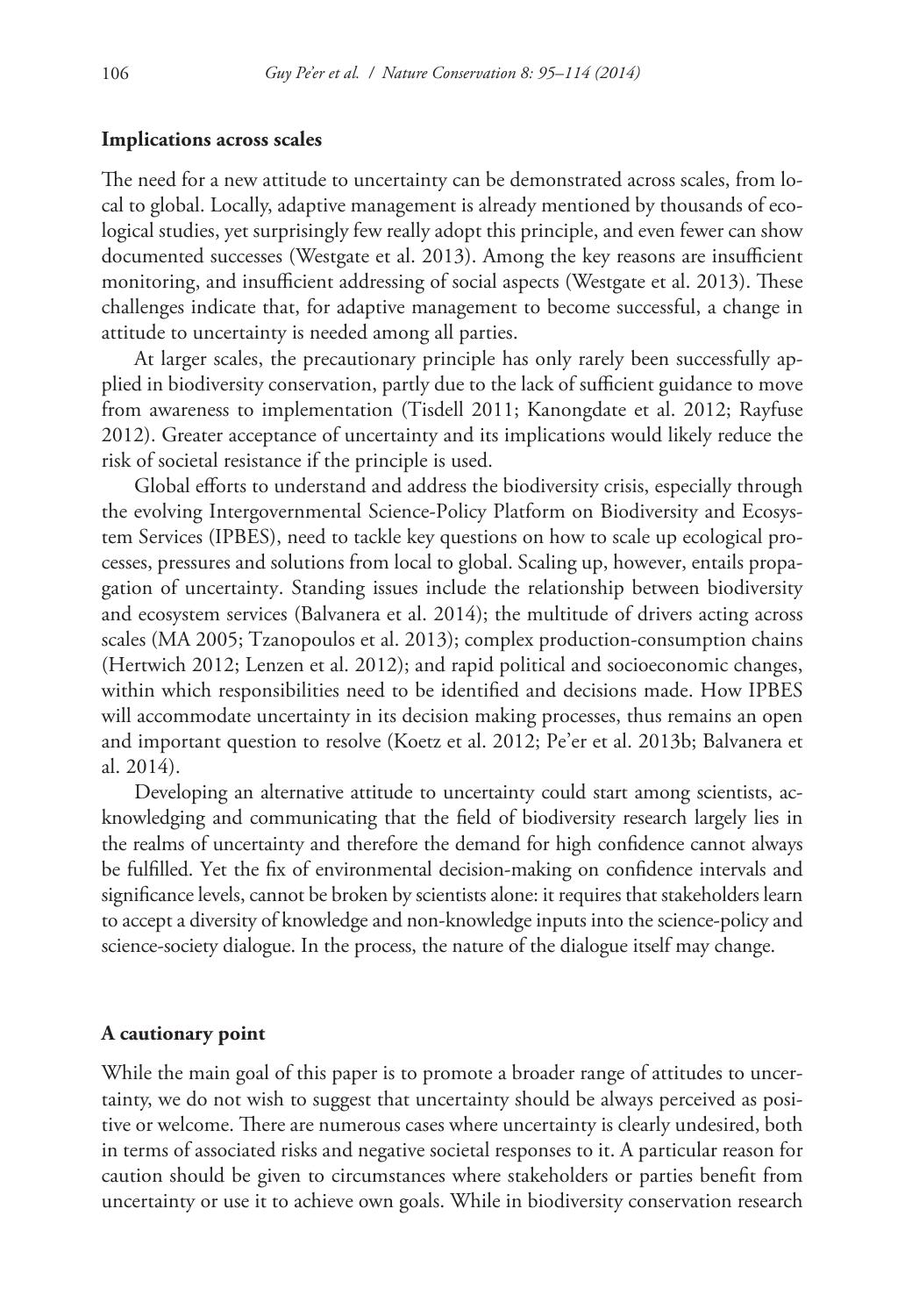we are only starting to understand the different aspects of uncertainty, other fields, e.g. economics, politics, or insurance, have gained far more experience in this area. Thus, how we deal with (and communicate) uncertainty may need caution depending on circumstances and parties involved. However, there are plenty of opportunities for learning.

#### **Outlook**

This paper focused on subjectively-collected examples to bring about a specific opinion. While we did not attempt to offer a comprehensive coverage of such cases, we recognize a need for an extended review. Elements of such a review would include mapping circumstances in which certainty, versus uncertainty, may promote or impede effective management of natural resources. A meta-analysis or quantification of the impacts could thus direct a better "choice of attitude" towards different forms of uncertainty.

To make these alternative attitudes operational in biodiversity conservation, it could also be desirable to examine attitudes toward uncertainty within legislative or judiciary frameworks in different parts of the world. For instance, it is worthy to explore differences between the European Union and the United States of America in terms of evidence-provision in court (i.e. respectively inquisitorial vs adversarial (Froeb and Kobayashi 2001)), or compare the precautionary principle, which is generally adopted by the EU, against the "burden of proof" approach applied in North America. The way uncertainty affects legislative systems may reflect the general attitude of societies to it. Better understanding of this relation may aid in developing operational alternatives in biodiversity practice.

Finally, we call for stronger trans-disciplinary research on the feedbacks between societal and scientific components in decision-making  $-e.g.$  in terms of "cost effective" or "best" conservation efforts given societal perception of "success". While we did not explore in depth any economic criteria for decision-making, one should acknowledge that it is primarily in economy that multi-dimensional approaches are adopted to address multiple sources of uncertainty. These are already increasingly adopted in ecological decisions in consideration of the societal sphere (Schneider et al. 2000; Polasky et al. 2011), as well as in analyses of trade-offs between competing decisions under uncertainty (Chee 2004; Stewart and Possingham 2005; Carwardine et al. 2010; TEEB 2010). Building on the experience gained through such studies, an iterative feedback process could be achieved between facilitating the development of alternative attitudes towards uncertainty, and integrating them into the science-policy dialogue.

#### **Acknowledgements**

The authors wish to thank Klaus Henle, Yrjö Haila and Birgit Müller for useful comments, tips and ideas. GP and YGM acknowledge support from FP7 project SCALES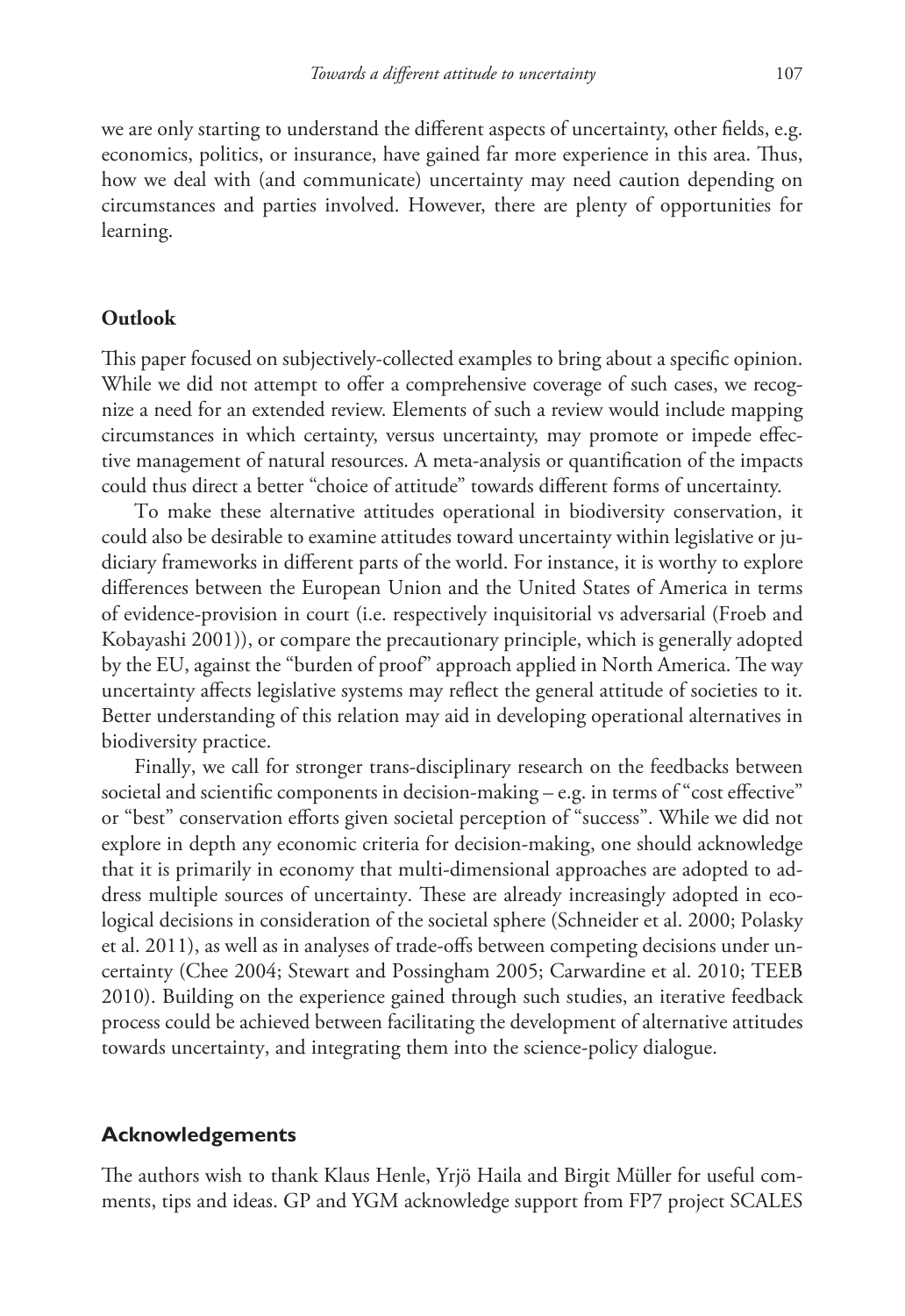(contract 226852), JBM and GP acknowledge project EU BON (contract 308454), and CD acknowledges financial support from the Deutsche Forschungsgemeinschaft (DFG) in the framework of the collaborative German-Indonesian project EFFORTS (CRC990).

## **References**

- Abou Chakra M, Traulsen A (2014) Under high stakes and uncertainty the rich should lend the poor a helping hand. Journal of Theoretical Biology 341: 123–130. [doi: 10.1016/j.](http://dx.doi.org/10.1016/j.jtbi.2013.10.004) [jtbi.2013.10.004](http://dx.doi.org/10.1016/j.jtbi.2013.10.004)
- Ackerman F, Finlayson IJ (2006) The economics of inaction on climate change: a sensitivity analysis. Climate Policy 6: 509–526. [doi: 10.1080/14693062.2006.9685617](http://dx.doi.org/10.1080/14693062.2006.9685617)
- Armstrong DP, Seddon PJ (2008) Directions in reintroduction biology. Trends in Ecology and Evolution 23: 20–25. [doi: 10.1016/j.tree.2007.10.003](http://dx.doi.org/10.1016/j.tree.2007.10.003)
- Bakkes JA, Brauer I, Ten Brink P, Gorlach B, Kuik OJ, Medhurst J (2007) Cost of Policy Inaction. Netherlands Environmental Assessment Agency MNP, National Institute of Public Health and the Environment RIVM Bilthoven, Netherlands, 136 pp.
- Balvanera P, Siddique I, Dee L, Paquette A, Isbell F, Gonzalez A, Byrnes J, O'Connor MI, Hungate BA, Griffin JN (2014) Linking biodiversity and ecosystem services: Current uncertainties and the necessary next steps. Bioscience 64: 49–57. [doi: 10.1093/biosci/bit003](http://dx.doi.org/10.1093/biosci/bit003)
- Bar-David S, Saltz D, Dayan T (2005) Predicting the spatial dynamics of a reintroduced population: the Persian fallow deer. Ecological Applications 15: 1833–1846. [doi:](http://dx.doi.org/10.1890/04-0798) [10.1890/04-0798](http://dx.doi.org/10.1890/04-0798)
- Beale CM, Lennon JJ (2012) Incorporating uncertainty in predictive species distribution modelling. Philosophical Transactions of the Royal Society B: Biological Sciences 367: 247– 258. [doi: 10.1098/rstb.2011.0178](http://dx.doi.org/10.1098/rstb.2011.0178)
- Bogale A, Korf B (2007) To share or not to share? (Non-)violence, scarcity and resource access in Somali Region, Ethiopia. Journal of Development Studies 43: 743–765. [doi:](http://dx.doi.org/10.1080/00220380701260093) [10.1080/00220380701260093](http://dx.doi.org/10.1080/00220380701260093)
- Bosetti V, Carraro C, Sgobbi A, Tavoni M (2009) Delayed action and uncertain stabilisation targets. How much will the delay cost? Climatic Change 96: 299–312. [doi: 10.1007/](http://dx.doi.org/10.1007/s10584-009-9630-2) [s10584-009-9630-2](http://dx.doi.org/10.1007/s10584-009-9630-2)
- Boyd L, Houpt KA (1994) Przewalski's Horse: The History and Biology of an Endangered Species. SUNY Press, 313 pp.
- Burgman MA, Lindenmayer DB, Elith J (2005) Managing landscapes for conservation under uncertainty. Ecology 86: 2007–2017. [doi: 10.1890/04-0906](http://dx.doi.org/10.1890/04-0906)
- Carpenter SR, Bennett EM, Peterson GD (2006) Scenarios for ecosystem services: an overview. Ecology and Society 11: 1–29.
- Carwardine J, Wilson KA, Hajkowicz SA, Smith RJ, Klein CJ, Watts M, Possingham HP (2010) Conservation planning when costs are uncertain. Conservation Biology 24: 1529– 1537. [doi: 10.1111/j.1523-1739.2010.01535.x](http://dx.doi.org/10.1111/j.1523-1739.2010.01535.x)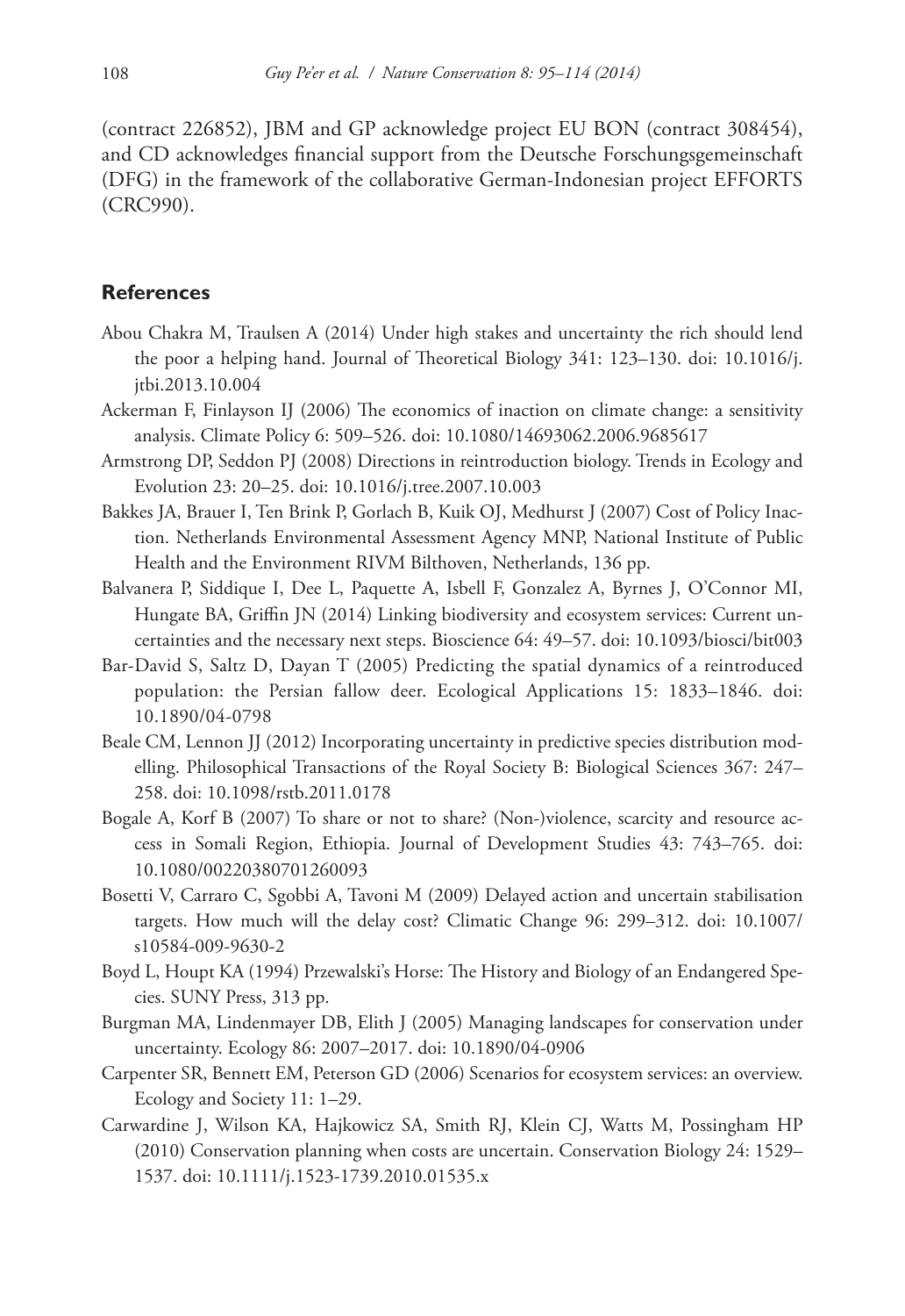- CBD Convention on Biological Diversity (2004) Decisions Adopted by the Conference of the Parties to the Convention on Biological Diversity at its Seventh Meeting. [http://www.cbd.int/](http://www.cbd.int/doc/meetings/cop/cop-07/official/cop-07-21-part2-en.pdf) [doc/meetings/cop/cop-07/official/cop-07-21-part2-en.pdf](http://www.cbd.int/doc/meetings/cop/cop-07/official/cop-07-21-part2-en.pdf) [access date 2 September 2014]
- Chee YE (2004) An ecological perspective on the valuation of ecosystem services. Biological Conservation 120: 549–565. [doi: 10.1016/j.biocon.2004.03.028](http://dx.doi.org/10.1016/j.biocon.2004.03.028)
- Cohen D (1966) Optimizing reproduction in a randomly varying environment. Journal of Theoretical Biology 12: 119–129. [doi: 10.1016/0022-5193\(66\)90188-3](http://dx.doi.org/10.1016/0022-5193(66)90188-3)
- Coltman DW, O'Donoghue P, Jorgenson JT, Hogg JT, Strobeck C, Festa-Bianchet M (2003) Undesirable evolutionary consequences of trophy hunting. Nature 426: 655–658. [doi:](http://dx.doi.org/10.1038/nature02177) [10.1038/nature02177](http://dx.doi.org/10.1038/nature02177)
- Conroy MJ, Runge MC, Nichols JD, Stodola KW, Cooper RJ (2011) Conservation in the face of climate change: The roles of alternative models, monitoring, and adaptation in confronting and reducing uncertainty. Biological Conservation 144: 1204–1213. [doi: 10.1016/j.](http://dx.doi.org/10.1016/j.biocon.2010.10.019) [biocon.2010.10.019](http://dx.doi.org/10.1016/j.biocon.2010.10.019)
- Descartes R (1637) Discourse on the Method of Rightly Conducting the Reason and of Seeking Truth in the Sciences. Original version in French, translated by Donald A. Cress, 1998. Hackett Publishing, Indianapolis, USA, 65 pp.
- EC (2000) Communication from the Comission on the precautionary principle. European Commission, Brussels, Belgium.
- EEA (2010) Biodiversity Baseline EU 2010. European Environment Agency, Copenhagen, Denmark.
- EEA (2013) The European Grassland Butterfly Indicator: 1990–2011. European Environment Agency, Luxembourg.
- Ernande B, Dieckmann U, Heino M (2004) Adaptive changes in harvested populations: plasticity and evolution of age and size at maturation. Proceedings of the Royal Society of London Series B: Biological Sciences 271: 415–423. [doi: 10.1098/rspb.2003.2519](http://dx.doi.org/10.1098/rspb.2003.2519)
- Evans MR (2012) Modelling ecological systems in a changing world. Philosophical Transactions of the Royal Society B: Biological Sciences 367: 181–190. [doi: 10.1098/rstb.2011.0172](http://dx.doi.org/10.1098/rstb.2011.0172)
- Fischer J, Lindenmayer DB (2000) An assessment of the published results of animal relocations. Biological Conservation 96: 1–11. [doi: 10.1016/s0006-3207\(00\)00048-3](http://dx.doi.org/10.1016/s0006-3207(00)00048-3)
- Flather CH, Hayward GD, Beissinger SR, Stephens PA (2011) Minimum viable populations: is there a 'magic number' for conservation practitioners? Trends in Ecology & Evolution 26: 307–316. [doi: 10.1016/j.tree.2011.03.001](http://dx.doi.org/10.1016/j.tree.2011.03.001)
- Francis RA, Goodman MK (2010) Post-normal science and the art of nature conservation. Journal for Nature Conservation 18: 89–105. [doi: 10.1016/j.jnc.2009.04.002](http://dx.doi.org/10.1016/j.jnc.2009.04.002)
- Frank SA, Slatkin M (1990) Evolution in a variable environment. American Naturalist 136: 244–260. [doi: 10.1086/285094](http://dx.doi.org/10.1086/285094)
- Froeb LM, Kobayashi BH (2001) Evidence production in adversarial vs. inquisitorial regimes. Economics Letters 70: 267–272. [doi: 10.2139/ssrn.179182](http://dx.doi.org/10.2139/ssrn.179182)
- Funtowicz S, Ravetz J (1991) A new scientific methodology for global environmental issues. In: Costanza R (Ed.) Ecological economics: the science and management of sustainability. Columbia University Press, New York, 137–152.
- Gärdenfors P (2004) Conceptual spaces. The geometry of thought. MIT Press, Cambridge, 317 pp.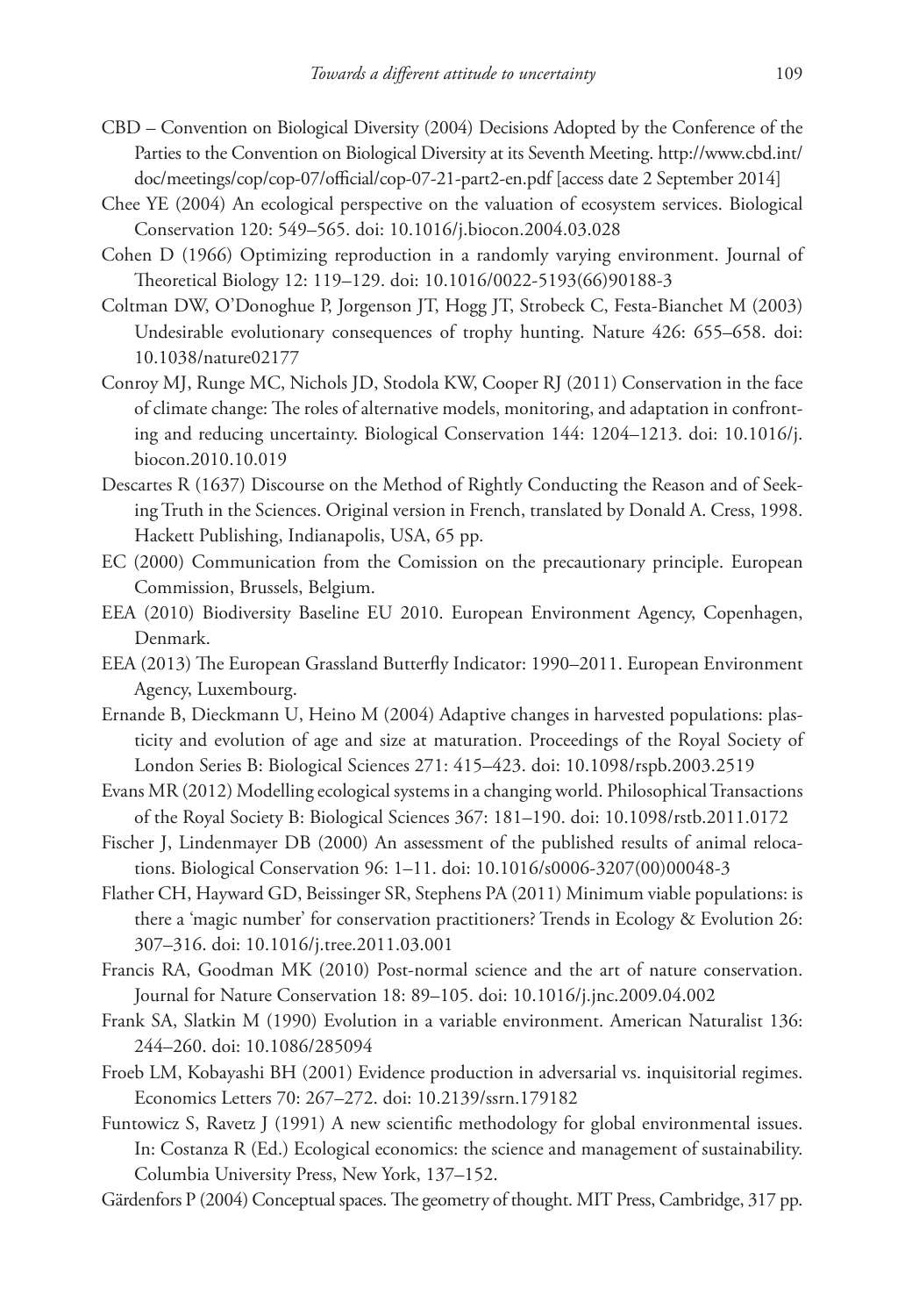- Garud R, Gehman J, Karunakaran A (2014) Boundaries, breaches, and bridges: The case of Climategate. Research Policy 43: 60–73. [doi: 10.1016/j.respol.2013.07.007](http://dx.doi.org/10.1016/j.respol.2013.07.007)
- Gilpin ME, Soulé ME (1986) Minimum viable populations: Process of species extinctions. In: Soulé ME (Ed.) Conservation biology: the science of scarcity and diversity. Sinauer, Sunderland, Massachusetts, 19–34.
- Gould Sj, Eldredge N (1993) Punctuated equilibrium comes of age. Nature 366: 223–227. [doi:](http://dx.doi.org/10.1038/366223a0) [10.1038/366223a0](http://dx.doi.org/10.1038/366223a0)
- Grechi I, Chades I, Buckley YM, Friedel MH, Grice AC, Possingham HP, van Klinken RD, Martin TG (2014) A decision framework for management of conflicting production and biodiversity goals for a commercially valuable invasive species. Agricultural Systems 125: 1–11. [doi: 10.1016/j.agsy.2013.11.005](http://dx.doi.org/10.1016/j.agsy.2013.11.005)
- Haila Y, Henle K (2014) Uncertainty in biodiversity science, policy and management: a conceptual overview. Nature Conservation 8: 27–43. [doi: 10.3897/natureconservation.8.5941](http://dx.doi.org/10.3897/natureconservation.8.5941)
- Haila Y, Henle K, Apostolopoulou E, Cent J, Framstad E, Görg C, Jax K, Klenke R, Magnusson WE, Matsinos Y, Müller B, Paloniemi R, Pantis J, Rauschmayer F, Ring I, Settele J, Similä J, Touloumis K, Tzanopoulos J, Pe'er G (2014) Confronting and coping with uncertainty in biodiversity research and praxis. Nature Conservation 8: 45–75. [doi:](http://dx.doi.org/10.3897/natureconservation.8.5942) [10.3897/natureconservation.8.5942](http://dx.doi.org/10.3897/natureconservation.8.5942)
- Hardin G (1968) The tragedy of the commons. Science 162: 1243–1248. [doi: 10.1126/sci](http://dx.doi.org/10.1126/science.162.3859.1243)[ence.162.3859.1243](http://dx.doi.org/10.1126/science.162.3859.1243)
- Hertwich E (2012) Biodiversity: Remote responsibility. Nature 486: 36–37. [doi:](http://dx.doi.org/10.1038/486036a) [10.1038/486036a](http://dx.doi.org/10.1038/486036a)
- Higgins JV, Ricketts TH, Parrish JD, Dinerstein E, Powell G, Palminteri S, Hoekstra JM, Morrison J, Tomasek A, Adams J (2004) Beyond Noah: Saving species is not enough. Conservation Biology 18: 1672–1673. [doi: 10.1111/j.1523-1739.2004.0421b.x](http://dx.doi.org/10.1111/j.1523-1739.2004.0421b.x)
- Hsiang SM, Burke M, Miguel E (2013) Quantifying the influence of climate on human conflict. Science 341. [doi: 10.1126/science.1235367](http://dx.doi.org/10.1126/science.1235367)
- Ibisch PL, Geiger L, Cybulla F (2012) Global Change Management: Knowledge Gaps, Blindspots and Unknowables. Nomos, Baden-Baden, Germany, 254 pp.
- IPCC (2002) Climate change and biodiversity. Intergovernmental Panel of Climate Change Technical Paper V.
- IPCC (2013) Climate Change 2013: The Scientific Basis. Contribution of Working Group I to the Third Assessment Report of the Intergovernmental Panel on Climate Change. Cambridge University Press, Cambridge.
- Jetz W, Rubinstein DR (2011) Environmental uncertainty and the global biogeography of cooperative breeding in birds. Current Biology 21: 1–7. [doi: 10.1016/j.](http://dx.doi.org/10.1016/j.cub.2010.11.075) [cub.2010.11.075](http://dx.doi.org/10.1016/j.cub.2010.11.075)
- Kanongdate K, Schmidt M, Krawczynski R, Wiegleb G (2012) Has implementation of the precautionary principle failed to prevent biodiversity loss at the national level? Biodiversity and Conservation 21: 3307–3322. [doi: 10.1007/s10531-012-0375-2](http://dx.doi.org/10.1007/s10531-012-0375-2)
- Keith DA, Martin TG, McDonald-Madden E, Walters C (2011) Uncertainty and adaptive management for biodiversity conservation. Biological Conservation 144: 1175–1178. [doi:](http://dx.doi.org/10.1016/j.biocon.2010.11.022) [10.1016/j.biocon.2010.11.022](http://dx.doi.org/10.1016/j.biocon.2010.11.022)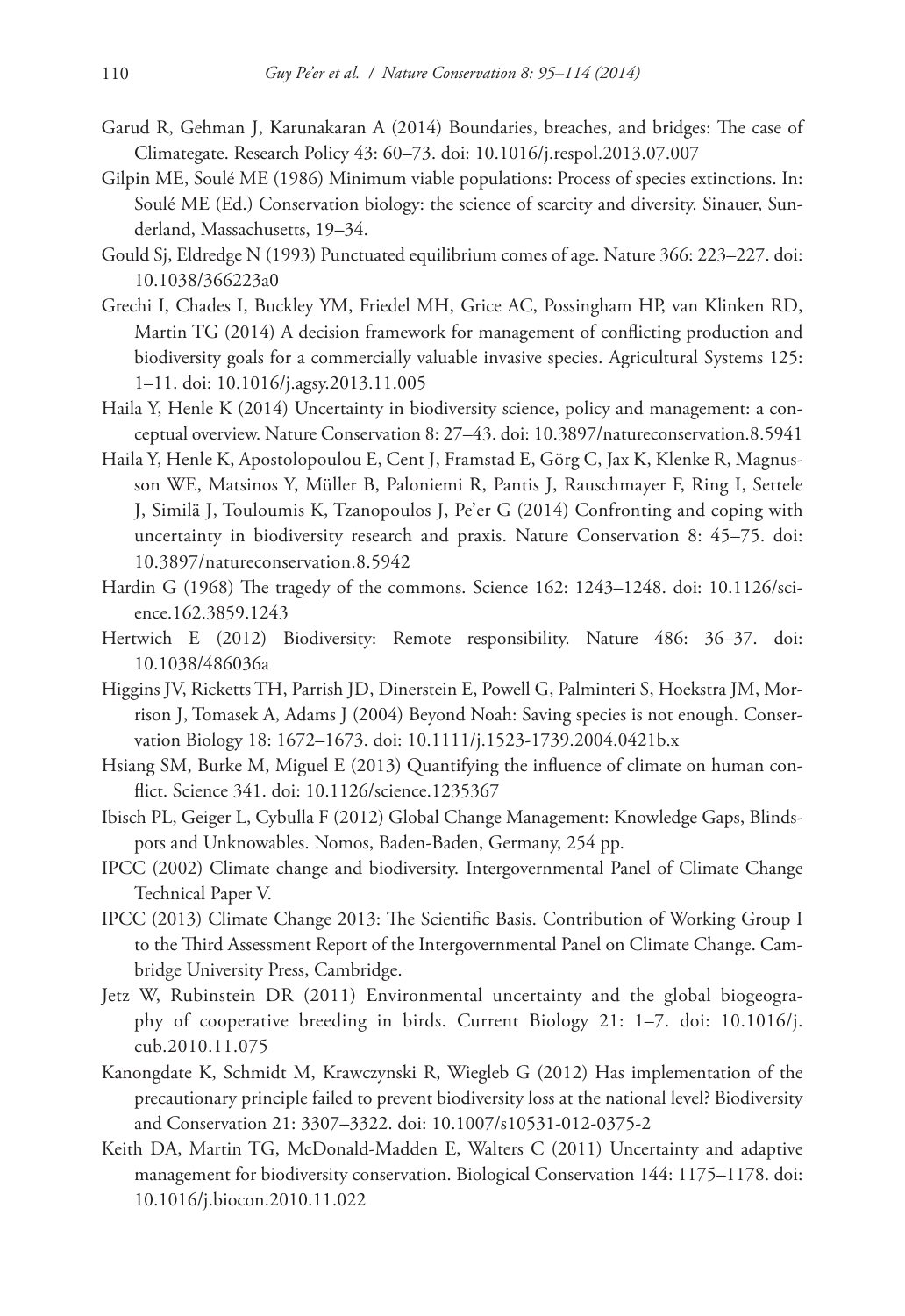- Knights AM, Culhane F, Hussain SS, Papadopoulou KN, Piet GJ, Raakaer J, Rogers SI, Robinson LA (2014) A step-wise process of decision-making under uncertainty when implementing environmental policy. Environmental Science & Policy 39: 56–64. [doi: 10.1016/j.](http://dx.doi.org/10.1016/j.envsci.2014.02.010) [envsci.2014.02.010](http://dx.doi.org/10.1016/j.envsci.2014.02.010)
- Koetz T, Farrell KN, Bridgewater P (2012) Building better science-policy interfaces for international environmental governance: assessing potential within the Intergovernmental Platform for Biodiversity and Ecosystem Services. International Environmental Agreements-Politics Law and Economics 12: 1–21. [doi: 10.1007/s10784-011-9152-z](http://dx.doi.org/10.1007/s10784-011-9152-z)
- Larkin PA (1977) An epitaph for the concept of Maximum Sustained Yield. Transactions of The American Fisheries Society 106: 1–11. [doi: 10.1577/1548-8659\(1977\)106<1:AEFT-](http://dx.doi.org/10.1577/1548-8659(1977)106%3C1:AEFTCO%3E2.0.CO;2)[CO>2.0.CO;2](http://dx.doi.org/10.1577/1548-8659(1977)106%3C1:AEFTCO%3E2.0.CO;2)
- Le Billon P (2001) The political ecology of war: natural resources and armed conflicts. Political Geography 20: 561–584. [doi: 10.1016/s0962-6298\(01\)00015-4](http://dx.doi.org/10.1016/s0962-6298(01)00015-4)
- Lenton TM (2011) Early warning of climate tipping points. Nature Climate Change 1: 201– 209. [doi: 10.1038/nclimate1143](http://dx.doi.org/10.1038/nclimate1143)
- Lenzen M, Moran D, Kanemoto K, Foran B, Lobefaro L, Geschke A (2012) International trade drives biodiversity threats in developing nations. Nature 486: 109–112. [doi: 10.1038/na](http://dx.doi.org/10.1038/nature11145)[ture11145](http://dx.doi.org/10.1038/nature11145)
- Levin SA (1999) Fragile Dominion: Complexity and the Commons. Perseus Publishing, 256 pp.
- Lin N, Michener CD (1972) Evolution of sociality in insects. Quarterly Review of Biology 47: 131–159. [doi: 10.1086/407216](http://dx.doi.org/10.1086/407216)
- Lindsey PA, Roulet PA, Romanach SS (2007) Economic and conservation significance of the trophy hunting industry in sub-Saharan Africa. Biological Conservation 134: 445–469. [doi: 10.1016/j.biocon.2006.09.005](http://dx.doi.org/10.1016/j.biocon.2006.09.005)
- MA (2005) Millennium Ecosystem Assessment: Ecosystems and Human Well-being: Biodiversity Synthesis. Island Press, Washington D.C., 100 pp.
- Marzetti S, Scazzieri R (2011) Fundamental uncertainty: Rationality and plausible reasoning. Palgrave Macmillan, London, 304 pp.
- McAllister RRJ, Tisdell JG, Reeson AF, Gordon IJ (2011) Economic behavior in the face of resource variability and uncertainty. Ecology and Society 16. [doi: 10.5751/es-04075-160306](http://dx.doi.org/10.5751/es-04075-160306)
- McDonald-Madden E, Probert WJM, Hauser CE, Runge MC, Possingham HP, Jones ME, Moore JL, Rout TM, Vesk PA, Wintle BA (2010) Active adaptive conservation of threatened species in the face of uncertainty. Ecological Applications 20: 1476–1489. [doi:](http://dx.doi.org/10.1890/09-0647.1) [10.1890/09-0647.1](http://dx.doi.org/10.1890/09-0647.1)
- Mech LD (1995) The challenge and opportunity of recovering wolf populations. Conservation Biology 9: 270–278. [doi: 10.1046/j.1523-1739.1995.9020270.x](http://dx.doi.org/10.1046/j.1523-1739.1995.9020270.x)
- Mitchell SD (2009) Unsimple truths: Science, complexity, and policy. The University of Chicago Press, Chicago. [doi: 10.7208/chicago/9780226532653.001.0001](http://dx.doi.org/10.7208/chicago/9780226532653.001.0001)
- Müller B, Quaas MF, Frank K, Baumgartner S (2011) Pitfalls and potential of institutional change: Rain-index insurance and the sustainability of rangeland management. Ecological Economics 70: 2137–2144. [doi: 10.1016/j.ecolecon.2011.06.011](http://dx.doi.org/10.1016/j.ecolecon.2011.06.011)
- Myers N, Mittermeier RA, Mittermeier CG, da Fonseca GAB, Kent J (2000) Biodiversity hotspots for conservation priorities. Nature 403: 853–858. [doi: 10.1038/35002501](http://dx.doi.org/10.1038/35002501)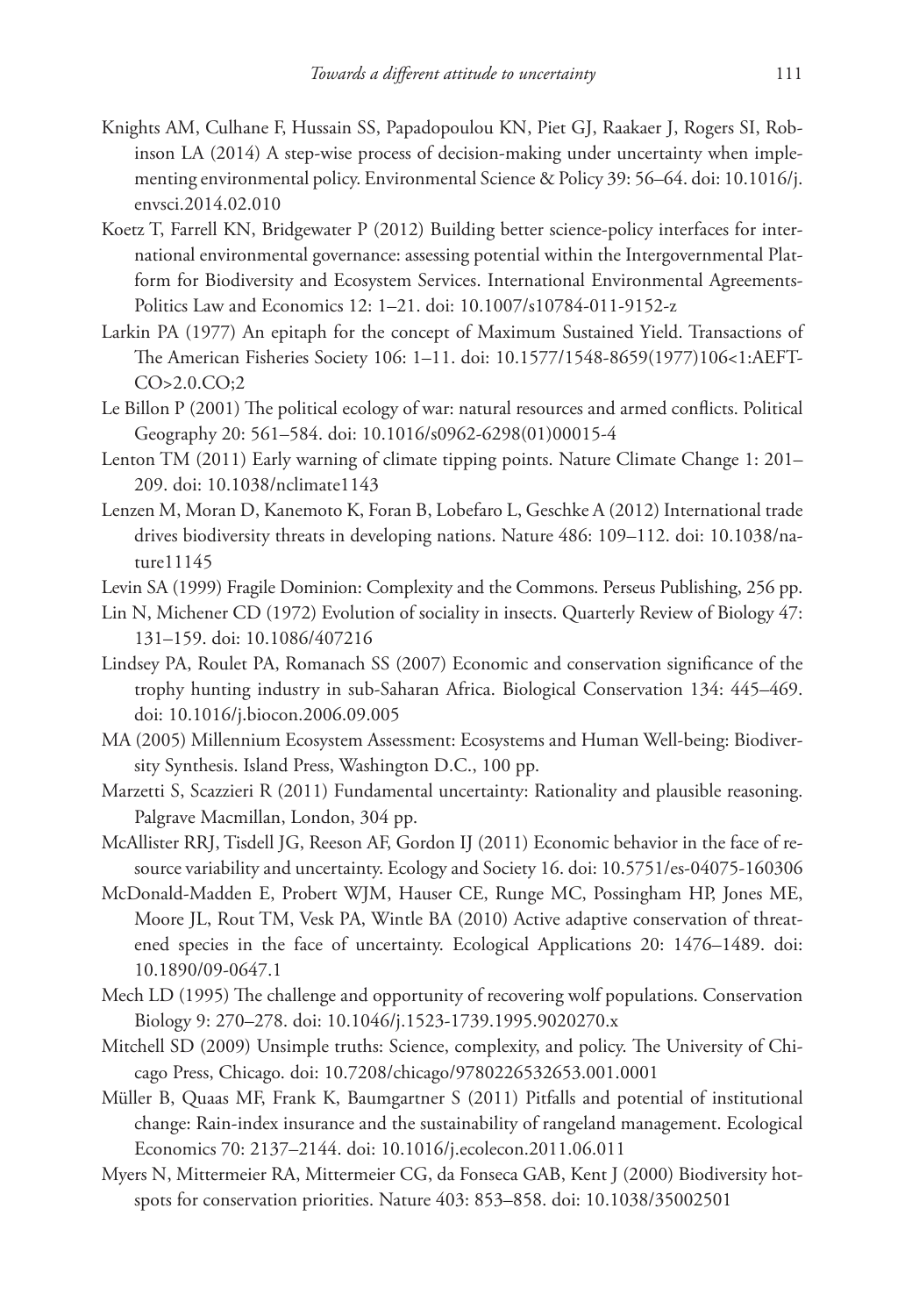- Ostrom E (1999) Coping with tragedies of the commons. Annual Review of Political Science 2: 493–535. [doi: 10.1146/annurev.polisci.2.1.493](http://dx.doi.org/10.1146/annurev.polisci.2.1.493)
- Ostrom E (2009) A general framework for analyzing sustainability of Social-Ecological Systems. Science 325: 419–422. [doi: 10.1126/science.1172133](http://dx.doi.org/10.1126/science.1172133)
- Palazy L, Bonenfant C, Gaillard JM, Courchamp F (2011) Cat Dilemma: Too protected to escape trophy hunting? PLoS ONE 6. [doi: 10.1371/journal.pone.0022424](http://dx.doi.org/10.1371/journal.pone.0022424)
- Pe'er G, Dicks LV, Visconti P, Arlettaz R, Báldi A, Benton TG, Collins S, Dieterich M, Gregory RD, Hartig F, Henle K, Hobson PR, Kleijn D, Neumann RK, Robijns T, Schmidt JA, Shwartz A, Sutherland WJ, Turbé A, Wulf F, Scott AV (2014a) EU agricultural reform fails on biodiversity. Science 344: 1090–1092. [doi: 10.1126/science.1252254](http://dx.doi.org/10.1126/science.1252254)
- Pe'er G, Matsinos YG, Johst K, Franz KW, Turlure C, Radchuk V, Malinowska AH, Curtis JMR, Naujokaitis-Lewis I, Wintle BA, Henle K (2013a) A protocol for better design, application and communication of population viability analyses. Conservation Biology 27: 644–656. [doi: 10.1111/cobi.12076](http://dx.doi.org/10.1111/cobi.12076)
- Pe'er G, McNeely JA, Dieterich M, Jonsson BG, Selva N, Fitzgerald JM, Nesshover C (2013b) IPBES: opportunities and challenges for SCB and other learned societies. Conservation Biology 27: 1–3. [doi: 10.1111/cobi.12000](http://dx.doi.org/10.1111/cobi.12000)
- Pe'er G, Tsianou MA, Franz KW, Matsinos GY, Mazaris AD, Storch D, Kopsova L, Verboom J, Baguette M, Stevens VM, Henle K (2014b) Toward better application of Minimum Area Requirements in conservation planning. Biological Conservation 170: 92–102. [doi:](http://dx.doi.org/10.1016/j.biocon.2013.12.011) [10.1016/j.biocon.2013.12.011](http://dx.doi.org/10.1016/j.biocon.2013.12.011)
- Perry N (2010) The ecological importance of species and the Noah's Ark problem. Ecological Economics 69: 478–485. [doi: 10.1016/j.ecolecon.2009.09.016](http://dx.doi.org/10.1016/j.ecolecon.2009.09.016)
- Polasky S, Carpenter SR, Folke C, Keeler B (2011) Decision-making under great uncertainty: environmental management in an era of global change. Trends in Ecology & Evolution 26: 398–404. [doi: 10.1016/j.tree.2011.04.007](http://dx.doi.org/10.1016/j.tree.2011.04.007)
- Quaas MF, Requate T, Ruckes K, Skonhoft A, Vestergaard N, Voss R (2013) Incentives for optimal management of age-structured fish populations. Resource and Energy Economics 35: 113–134. [doi: 10.1016/j.reseneeco.2012.12.004](http://dx.doi.org/10.1016/j.reseneeco.2012.12.004)
- Ravetz J (2004) The post-normal science of precaution. Futures 36: 347–357. [doi: 10.1016/](http://dx.doi.org/10.1016/S0016-3287(03)00160-5) [S0016-3287\(03\)00160-5](http://dx.doi.org/10.1016/S0016-3287(03)00160-5)
- Ravetz JR (2011) 'Climategate' and the maturing of post-normal science. Futures 43: 149–157. [doi: 10.1016/j.futures.2010.10.003](http://dx.doi.org/10.1016/j.futures.2010.10.003)
- Rayfuse R (2012) Precaution and the Protection of Marine Biodiversity in Areas beyond National Jurisdiction. International Journal of Marine and Coastal Law 27: 773–781. [doi:](http://dx.doi.org/10.1163/15718085-12341257) [10.1163/15718085-12341257](http://dx.doi.org/10.1163/15718085-12341257)
- Regan HM, Colyvan M, Burgman MA (2002) A taxonomy and treatment of uncertainty for ecology and conservation biology. Ecological Applications 12: 618–628. [doi:](http://dx.doi.org/10.2307/3060967) [10.2307/3060967](http://dx.doi.org/10.2307/3060967)
- Richardson AJ, Bakun A, Hays GC, Gibbons MJ (2009) The jellyfish joyride: causes, consequences and management responses to a more gelatinous future. Trends in Ecology & Evolution 24: 312–322. [doi: 10.1016/j.tree.2009.01.010](http://dx.doi.org/10.1016/j.tree.2009.01.010)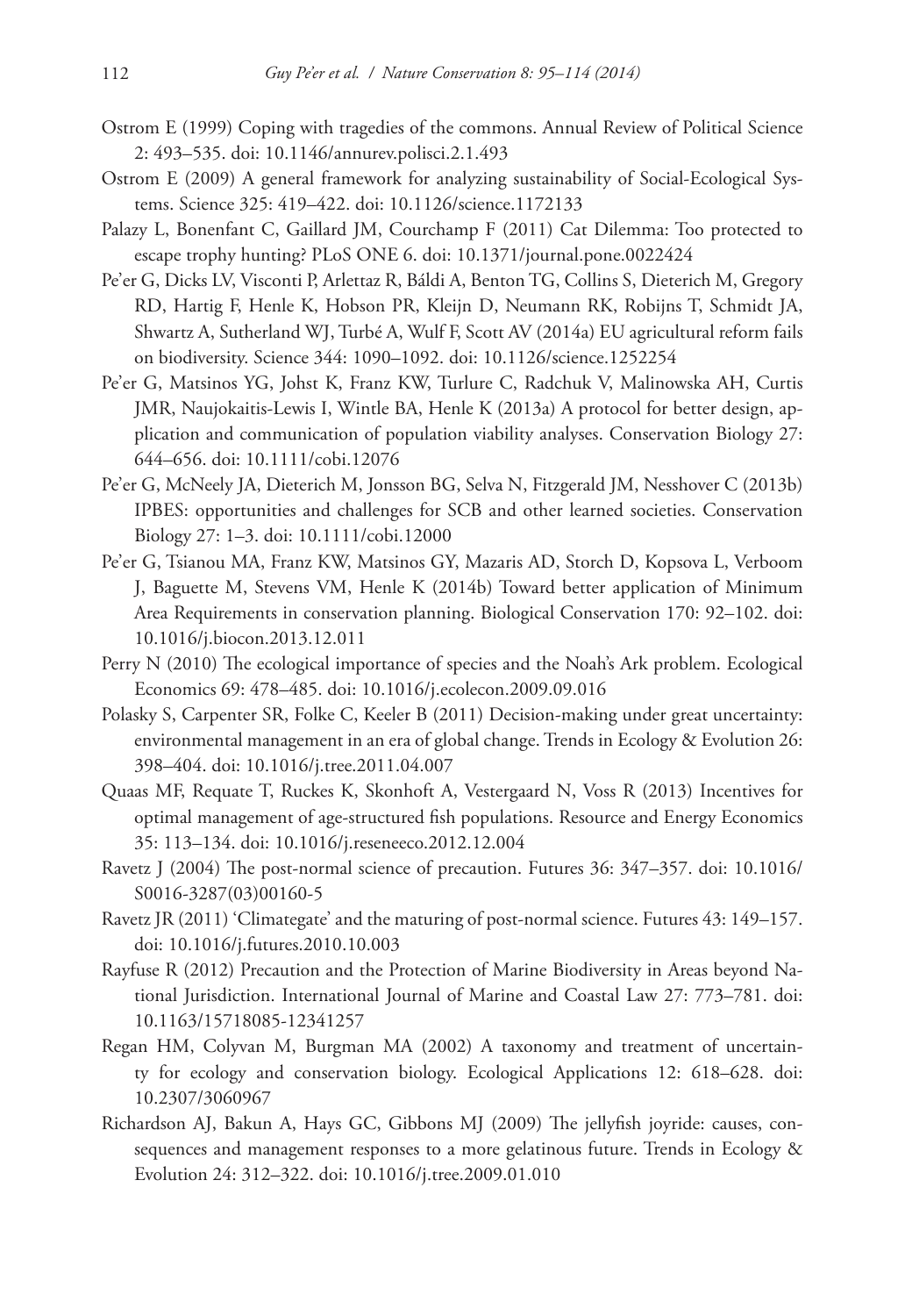- Rockstrom J, Steffen W, Noone K, Persson A, Chapin FS, Lambin EF, Lenton TM, Scheffer M, Folke C, Schellnhuber HJ, Nykvist B, de Wit CA, Hughes T, van der Leeuw S, Rodhe H, Sorlin S, Snyder PK, Costanza R, Svedin U, Falkenmark M, Karlberg L, Corell RW, Fabry VJ, Hansen J, Walker B, Liverman D, Richardson K, Crutzen P, Foley JA (2009) A safe operating space for humanity. Nature 461: 472–475. [doi: 10.1038/461472a](http://dx.doi.org/10.1038/461472a)
- Rutz C, Dwyer J, Schramek J (2013) More New Wine in the Same Old Bottles? The Evolving Nature of the CAP Reform Debate in Europe, and Prospects for the Future. Sociologia Ruralis 54: 266–284. [doi: 10.1111/soru.12033](http://dx.doi.org/10.1111/soru.12033)
- Salomon Y, McCarthy MA, Taylor P, Wintle BA (2013) Incorporating uncertainty of management costs in sensitivity analyses of matrix population models. Conservation Biology 27: 134–144. [doi: 10.1111/cobi.12007](http://dx.doi.org/10.1111/cobi.12007)
- Scheffer M, Bascompte J, Brock WA, Brovkin V, Carpenter SR, Dakos V, Held H, van Nes EH, Rietkerk M, Sugihara G (2009) Early-warning signals for critical transitions. Nature 461: 53–59. [doi: 10.1038/nature08227](http://dx.doi.org/10.1038/nature08227)
- Schneider SH (2006) Climate change: Do we know enough for policy action? Science and Engineering Ethics 12: 607–636. [doi: 10.1007/s11948-006-0061-4](http://dx.doi.org/10.1007/s11948-006-0061-4)
- Schneider SH, Kuntz-Duriseti K, Azar C (2000) Costing non-linearities, surprises and irreversible events. Pacific and Asian Journal of Energy 10: 81–106.
- Scott JM, Csuti B (1997) Noah worked two jobs. Conservation Biology 11: 1255–1257. [doi:](http://dx.doi.org/10.1046/j.1523-1739.1997.96400.x) [10.1046/j.1523-1739.1997.96400.x](http://dx.doi.org/10.1046/j.1523-1739.1997.96400.x)
- Smith L (2007) Chaos: A very short introduction. Oxford University Press, Oxford, 176 pp. [doi: 10.1093/actrade/9780192853783.001.0001](http://dx.doi.org/10.1093/actrade/9780192853783.001.0001)
- Stanley-Price MR (1989) Animal reintroductions: the Arabian oryx in Oman. Cambridge University Press, New York, 291 pp.
- Stewart RR, Possingham HP (2005) Efficiency, costs and trade-offs in marine reserve system design. Environmental Modeling & Assessment 10: 203–213. [doi: 10.1007/s10666-005-9001-y](http://dx.doi.org/10.1007/s10666-005-9001-y)
- Sutherland WJ (2006) Predicting the ecological consequences of environmental change: a review of the methods. Journal of Applied Ecology 43: 599–616. [doi: 10.1111/j.1365-](http://dx.doi.org/10.1111/j.1365-2664.2006.01182.x) [2664.2006.01182.x](http://dx.doi.org/10.1111/j.1365-2664.2006.01182.x)
- Taleb NN (2008) The black swan: the impact of the highly improbable. Penguin Books, London, 366 pp.
- TEEB (2010) The Economics of Ecosystems and Biodiversity: Ecological and Economic Foundations. Earthscan, London and Washington, 456 pp.
- Tilman D, May RM, Lehman CL, Nowak MA (1994) Habitat destruction and the extinction debt. Nature 371: 65-66. [doi: 10.1038/371065a0](http://dx.doi.org/10.1038/371065a0)
- Tisdell CA (2011) Core issues in the economics of biodiversity conservation. In: Costanza R, Limburg K, Kubiszewski I (Eds) Ecological Economics Reviews. Wiley-Blackwell, Malden, 99–112. [doi: 10.1111/j.1749-6632.2010.05889.x](http://dx.doi.org/10.1111/j.1749-6632.2010.05889.x)
- Traill LW, Bradshaw CJA, Brook BW (2007) Minimum viable population size: A meta-analysis of 30 years of published estimates. Biological Conservation 139: 159–166. [doi: 10.1016/j.](http://dx.doi.org/10.1016/j.biocon.2007.06.011) [biocon.2007.06.011](http://dx.doi.org/10.1016/j.biocon.2007.06.011)
- Tudge C (1992) Last Animals at the Zoo. Island Press, Washington D.C., 266 pp.